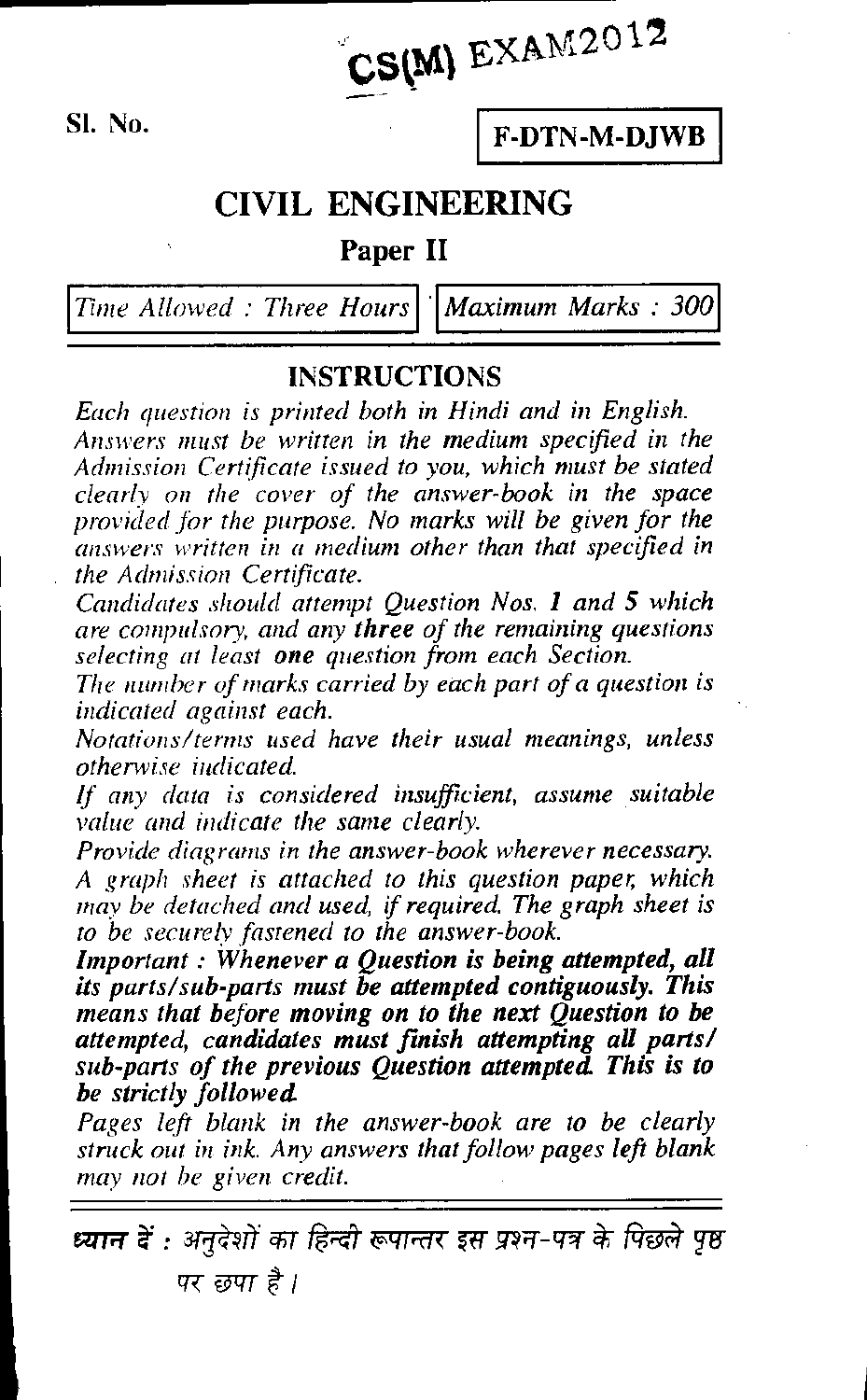#### Section 'A'

المستقبل والمحتوية

- 1. (a) (i) Which building block/s you will like to use for a sound and thermal proofing of a studio and why? 3
	- (ii) Natural/Mechanical/ A.C. Which circulation and cooling system is best suited for our country and why  $?$  3
	- (iii) Which sampling procedure/principle you would recommend for quality control of R.C.C. work of a mass housing project and why ? Serial/Grid/random ? 3
	- (iv) Resource allocation and levelling will completely upset and change the optimum time schedule as obtained by crashing of network based on costs only. Comment. 3
	- (b) (i) Which cement will you recommend for
		- mass concrete
		- low permeability concrete
		- high strength concrete? 3
		- (ii) Which type of cement concrete you will recommend for 'blast resistance purpose' and why ? 2

F-DTN-M-DJWB 2 (Contd.)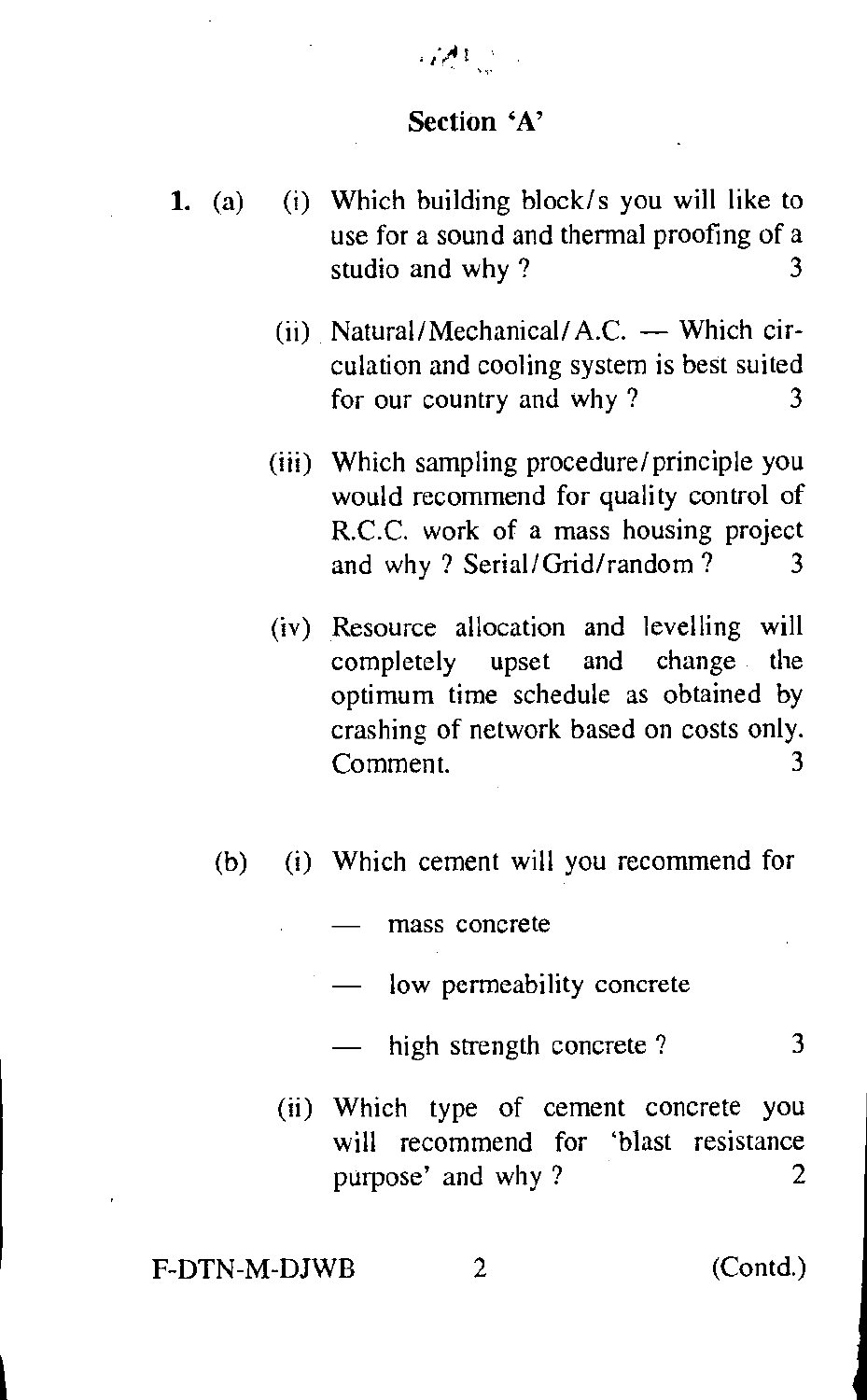- 1. (क) (i) किस भवन कक्ष / कक्षों को आप ध्वनि तथा ऊष्मा रोधन के लिए स्टूडियो के रूप में प्रयोग करना चाहेंगे और क्यों ? 3
	- (ii) हमारे देश के लिए प्राकृतिक ⁄यांत्रिक ⁄ वातानुकूलित कौन सी संचरण एवं शीतन पद्धति सबसे अधिक उपयुक्त है और क्यों ? 3
	- (iii) एक वृहद् भवन निर्माण परियोजना में आर सी सी गणता नियंत्रण के लिए आप किस प्रतिचयन विधि ⁄ सिद्धांत का प्रयोग करेंगे, श्रेणी क्रम ⁄ ग्रिड अथवा यादुच्छिक, और क्यों ? 3
	- ''इष्टतम काल अनुक्रम को जो केवल लागत के  $(iv)$ नेटवर्क क्रैशन द्वारा प्राप्त किया गया हो उसको संसाधन नियतन तथा समतलन बिल्कल बिगाड़ तथा बदल देगा'' इस पर टिप्पणी कीजिए। 3
	- (i) निम्नलिखित के लिए आप किस सीमेंट की ( ल) अनुशंसा करेंगे ?
		- पुंज कंक्रीट
			- निम्न पारगम्यता वाला कक्रीट
		- उच्च सामर्थ्य कंकीट 3
		- (ii) 'विस्फोट प्रतिरोधी कार्य' के लिए आप किस प्रकार के सीमेंट का प्रयोग करेंगे तथा क्यों ? 2

#### 3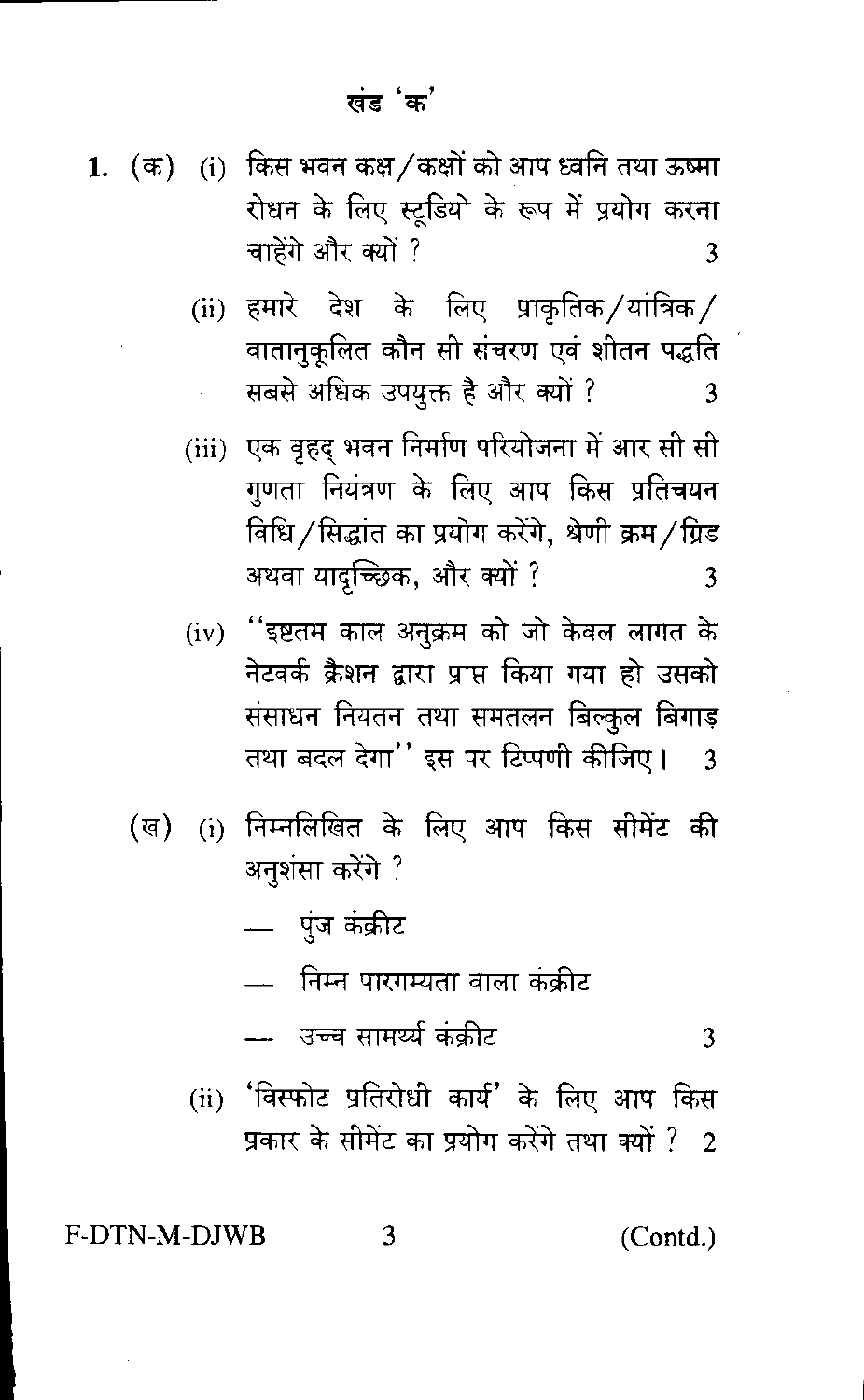- (iii) Illustrate briefly one estimation method for one bedroom house. 5
- (iv) Which compaction and consolidation equipment you recommend for quick construction of a high rise building and why ?  $2$
- (c) (i) Briefly discuss factors contributing to the ownership cost of a heavy construction equipment. 3
	- (ii) Briefly elaborate the factors contributing to the rental value of a heavy construction equipment. 3
	- (iii) Explain the functions of 'spurs' in river regulation. Also state the parameters on which design of spur depends. 6
- (d) During a particular stage of growth of a crop, consumptive use of water is 3.2 mm/day. Determine the interval between irrigations and depth of water to be applied when the amount of water available in the soil is (i) 35% (ii) 75% and (iii) 0% of the maximum depth of available water in the root zone which is 100 mm. Assume irrigation efficiency to be  $60\%$ . 12

#### F-DTN-M-DJWB 4 (Contd.)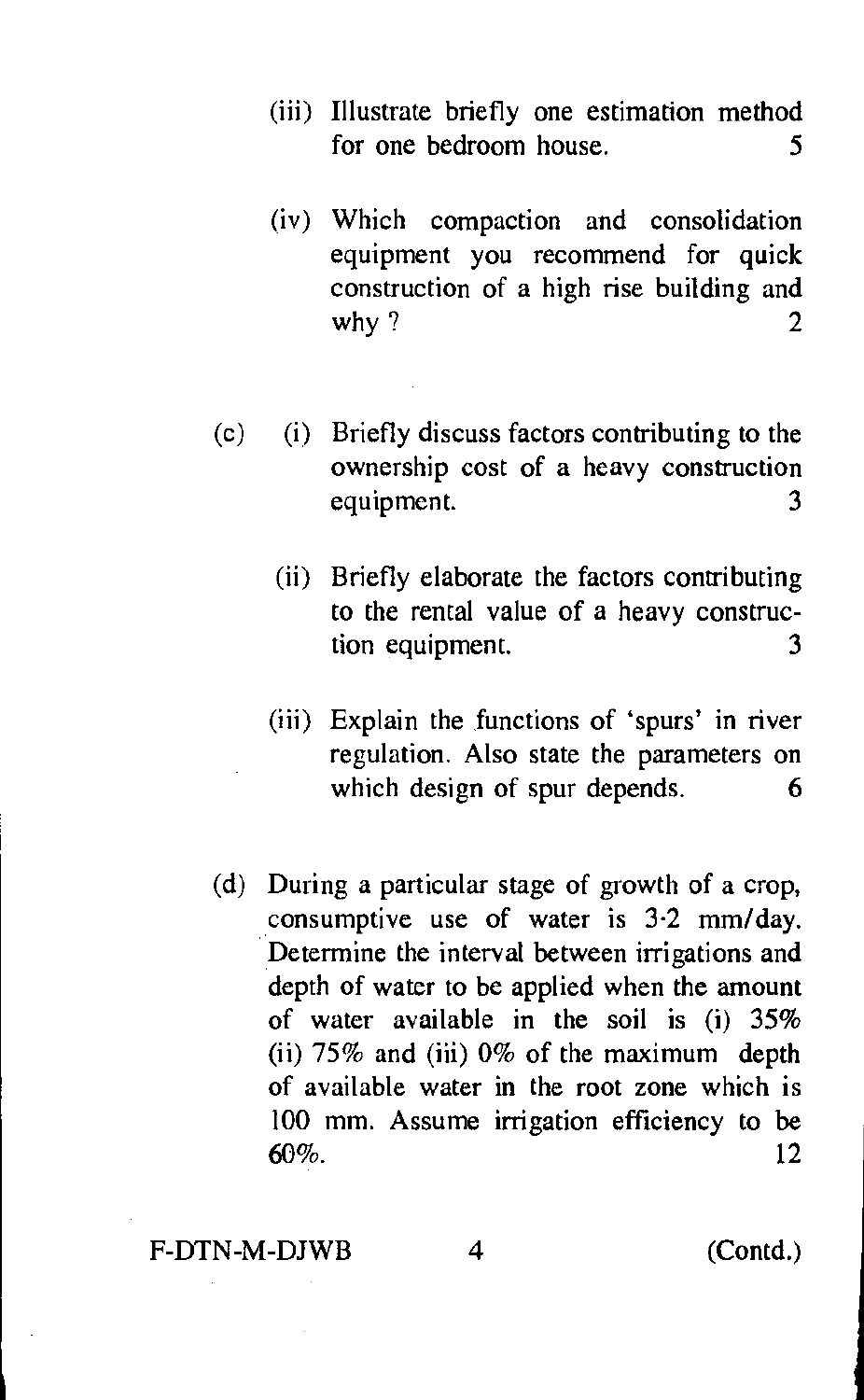- (iii) एक शयन कक्ष वाले भवन के लिए आप एक आकलन विधि को संक्षेप में बताइये। 5
- (iv) ज्यादा ऊँचाई के भवन के शीघ्र निर्माण के लिए आप किस संहनन एवं संघनन यंत्र की अनुशंसा करेंगे तथा क्यों ? 2
- (ग) (i) एक भारी निर्माण यंत्र के मालिकाना लागत के लिए उत्तरदायी कारकों की संक्षेप में व्याख्या कीजिए। 3
	- (ii) एक भारी निर्माण यंत्र के किराया मूल्य के लिए उत्तरदायी कारकों को संक्षेप में समझाइये।  $\overline{3}$
	- (iii) नदियों के अंतः नियंत्रण में 'स्परों' की क्या भूमिका होती है ? स्परों का अभिकल्पन कौन से प्राचलों पर आधारित होता है ? 6
- (घ) एक फसल के बढ़वार के विशिष्ट अवसर पर जल की खपत 3.2 mm प्रतिदिन है। जब मिट्टी में उपलब्ध जल की मात्रा, जड़ के मुल में जो 100 mm है, उपलब्ध जल की मात्रा का (i) 35% (ii) 75% तथा (iii) 0% हो तब सिँचाइयों का अंतराल तथा जल की गहराई ज्ञात कीजिए। मान लीजिए कि सिंचाई दक्षता 60% है।  $12$

(Contd.)

5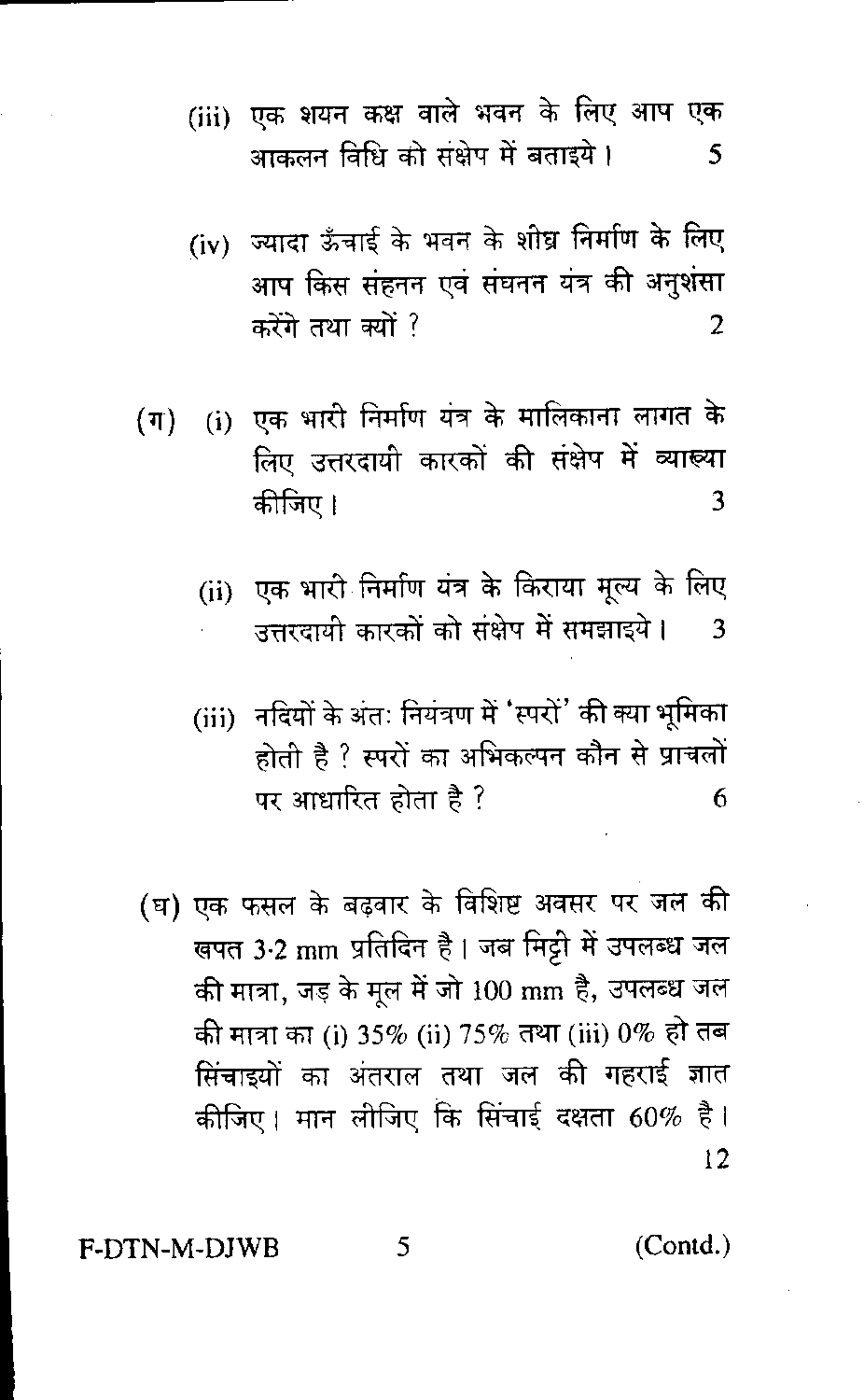- (c) Explain the impact of flood wave on river water levels and flood travel time and explain the terms 'prism storage', 'wedge storage' and `Negative wedge storage' with a suitable sketch. Also write an equation for flood routing where storage is expressed as a function of inflow and outflow in the river  $l$ each. 12
- **2.** (a) A small CPM network has the following data. Establish the optimum schedule for (i) minimum cost, and (ii) minimum duration if the indirect cost is  $\overline{\tau}$  3000 per day and all normal total direct cost is  $\overline{x}$  2,00,000 only.

| Acti-<br>vity | Following | Preced-<br>ing | Duration, days<br>Normal Minimum |    | Time cost<br>curve<br>slope in<br>$\overline{\tau}/day$ |
|---------------|-----------|----------------|----------------------------------|----|---------------------------------------------------------|
| Α             | D & E     |                | 8                                | 6  | 2000                                                    |
| B             | F         |                | 12                               | 8  | 1500                                                    |
| $\ddot{C}$    |           |                | 20                               | 19 | 2500                                                    |
| D             |           | A              | 10                               | 9  | 3000                                                    |
| E             | F         | A              | 5                                | 3  | 1000                                                    |
| F             |           | B & E          | 10                               | 9  | 2200                                                    |

20

F-DTN-M-DJWB 6 (Contd.)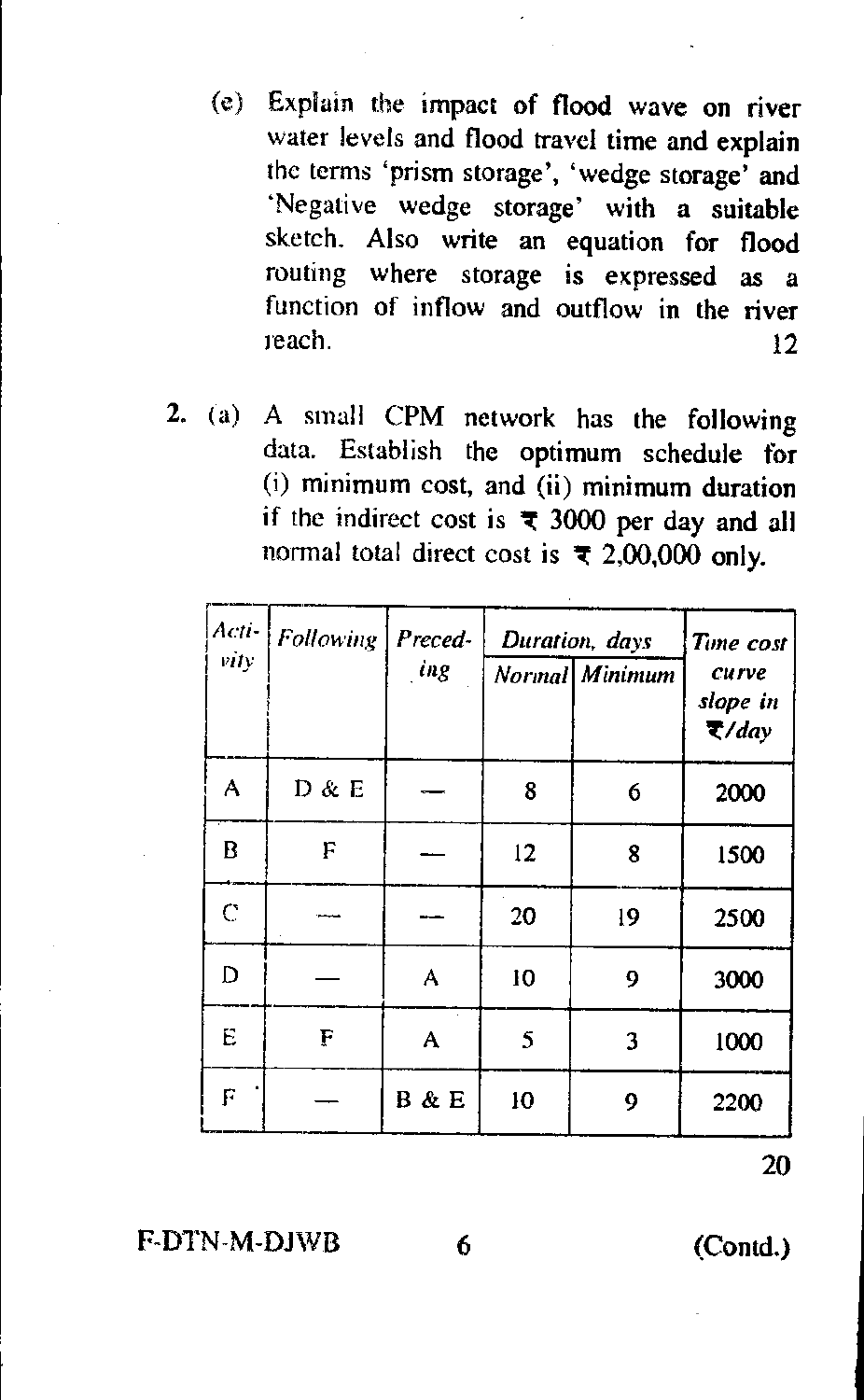- (ङ) बाढ़ जल तरंग का आंतरिक जल स्तरों तथा बाढ़ बहाव समय पर क्या प्रभाव होता है और पदों 'प्रिज़्म भंडारण'', ''फन्नी भंडारण'' एवं ''ऋणात्मक फन्नी भंडारण'' को चित्र बनाकर स्पष्ट कीजिए । बाढ़ पथन के लिए समीकरण भी लिखिए जब भीतरी बहाव में भंडारण को अंतर्प्रवाह तथा वहिर्प्रवाह के फलन के रूप में व्यक्त किया गया हो । 12
- 2. (क) एक छोटा सीपीएम नेटवर्क के निम्नलिखित आंकड़े हैं। इष्टतम अनुक्रम स्थापित कीजिए यदि (1) लागत न्यूनतम है, तथा (ii) न्यूनतम अवधि यदि अप्रत्यक्ष लागत <del>र</del> 3000 प्रतिदिन हो तथा सभी सामान्य लागत केवल ₹ 2.00.000 है।

| संक्रिया     | अनुगामी | अग्रगामी | अवधि, दिन | समय लागत |                              |
|--------------|---------|----------|-----------|----------|------------------------------|
|              |         |          | सामान्य   | न्यूनतम  | वक्र प्रवणता<br>₹ ⁄ प्रतिदिन |
| А            | D & E   |          | 8         | 6        | 2000                         |
| B            | F       |          | 12        | 8        | 1500                         |
| $\mathsf{C}$ |         |          | 20        | 19       | 2500                         |
| $\mathbf D$  |         | Α        | 10        | 9        | 3000                         |
| E            | F       | А        | 5         | 3        | 1000                         |
| F            |         | B & E    | 10        | Q        | 2200                         |

20

**F-DTN-M-DIWB**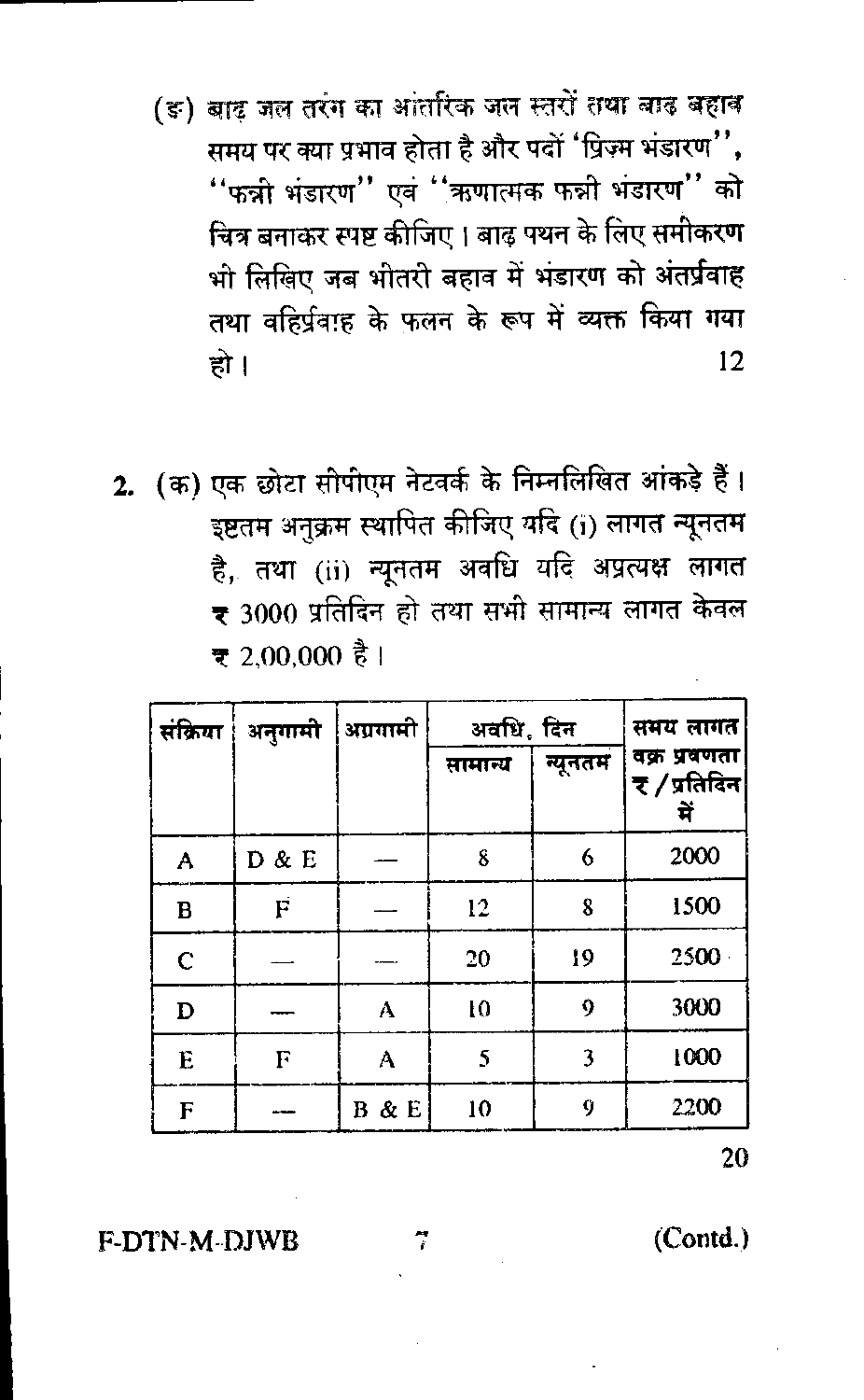(b) (i) A part of the network is drawn as follows :



Tabulate the dependencies as shown. If actually  $Z$  depends on  $B \& Y$  and R depends on Y & Q only is there any error ? If yes name this error, and redraw the corrected network.  $2+2+6=10$ 

(ii) State and explain factors which influence the silting of reservoirs. How this affects the useful life of reservoir ? Also explain the terms 'live storage', 'dead storage' and 'effective storage' in this context. 10

### F-DTN-M-DJWB 8 (Contd.)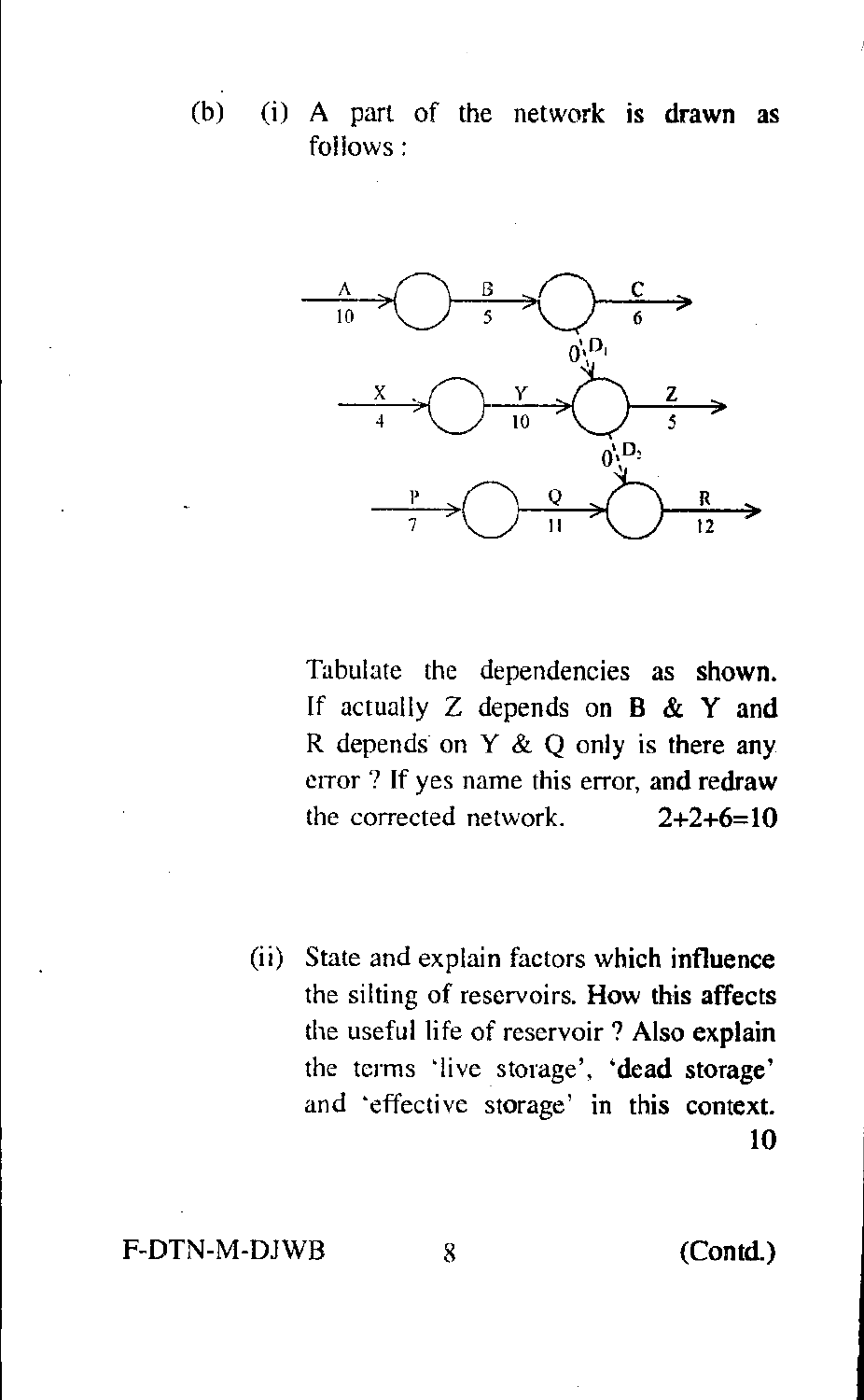(i) नेटवर्क के एक भाग को खींचकर नीचे दिखाया (ख) गया है:



परतंत्रताओं को दिखाए गए के समान तालिका बद्ध कीजिए। यदि वास्तविक रूप से Z परतंत्र है B और Y पर तथा R परतंत्र है केवल Y और Q पर क्या वहाँ कोई त्रुटि है ? यदि हाँ तो इसका <mark>नाम</mark> बताइये तथा संशोधित नेटवर्क को पुनः खींचिए।  $2+2+6=10$ 

(ii) उन कारकों को बताइए तथा स्पष्ट कीजिए जो जलाशयों में गाद-भराव को प्रभावित करते हैं। यह जलाशय की लाभप्रद आयु को किस प्रकार दुष्प्रभावित करते हैं ? इस संदर्भ में पदों "जीवंत (लाइव) भंडारण'', ''मृत (डेड) भंडारण'' तथा ''प्रभावी (एफेक्टिव) भंडारण'' को भी स्पष्ट कीजिए।  $10$ 

(Contd.)

**F-DTN-M-DIWB** 

9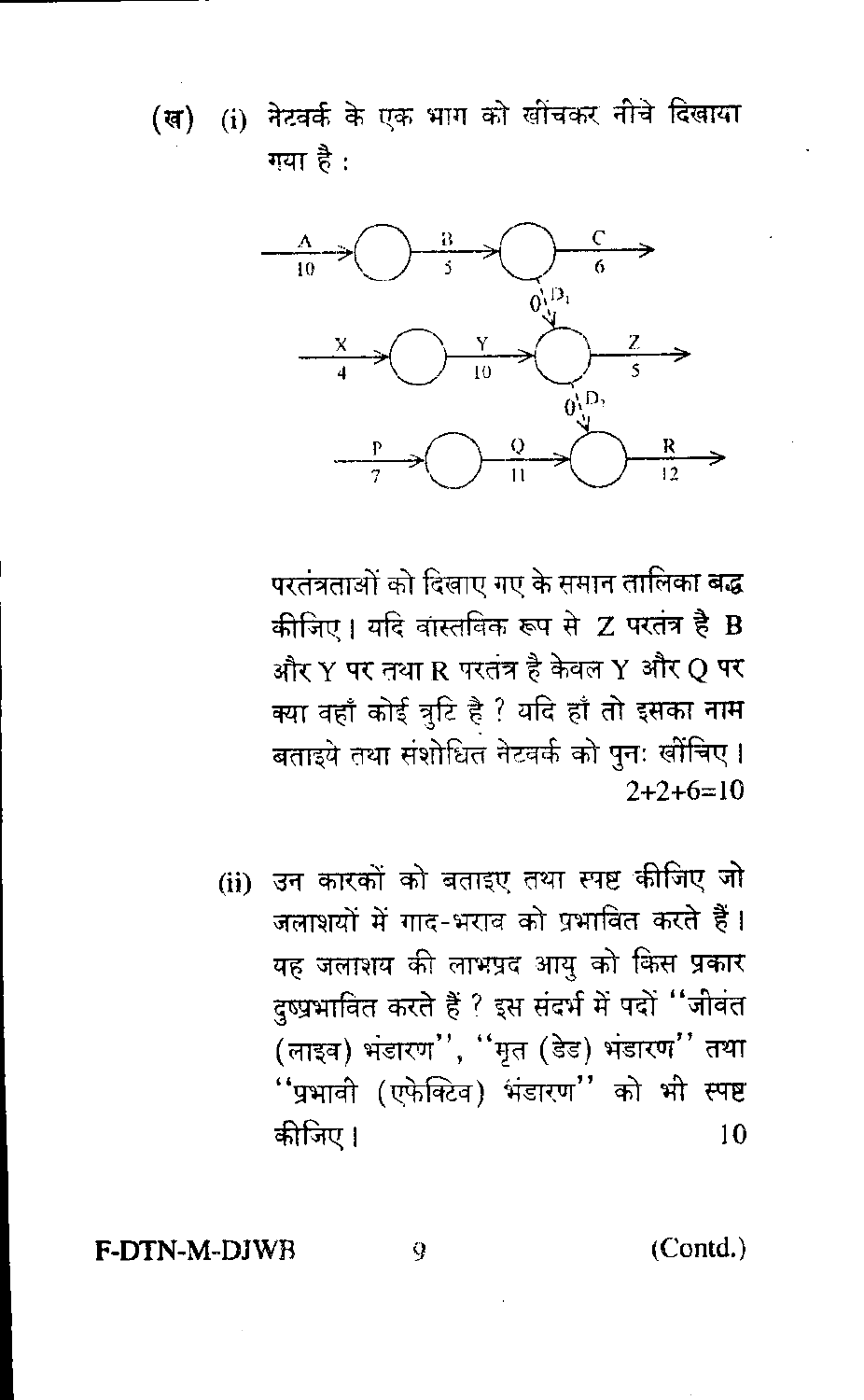- (c) Annual flood data of a river for 30 years yielded mean annual discharge of  $30000 \text{ m}^3$ /s and a standard deviation of  $15000 \text{ m}^3/\text{sec}$ . For a proposed bridge on this river, it is decided to have an acceptable risk of 10% and service life of 50 years.
	- 1. Estimate the flood discharge for design of bridge.
	- 2. If the actual flood value adopted in the design is  $1,18,000$  m<sup>3</sup>/sec, what is the safety margin for maximum flood discharge ?

(Given that Reduced mean and Standard deviation for Gumbel distribution for 30 years are  $0.5380$  and  $1.119$  respectively.) 20

3. (a) (i) Compare and contrast the

self compacting concrete and

— harsh concrete.

Where each is used ? Comment on the workability. 10

(ii) List different type of stone masonry. Explain the purpose of through stones in random nibble masonry. What is the stiching of distressed big stone blocks ? Discuss. 10

#### F-DTN-M-DJWB 10 (Contd.)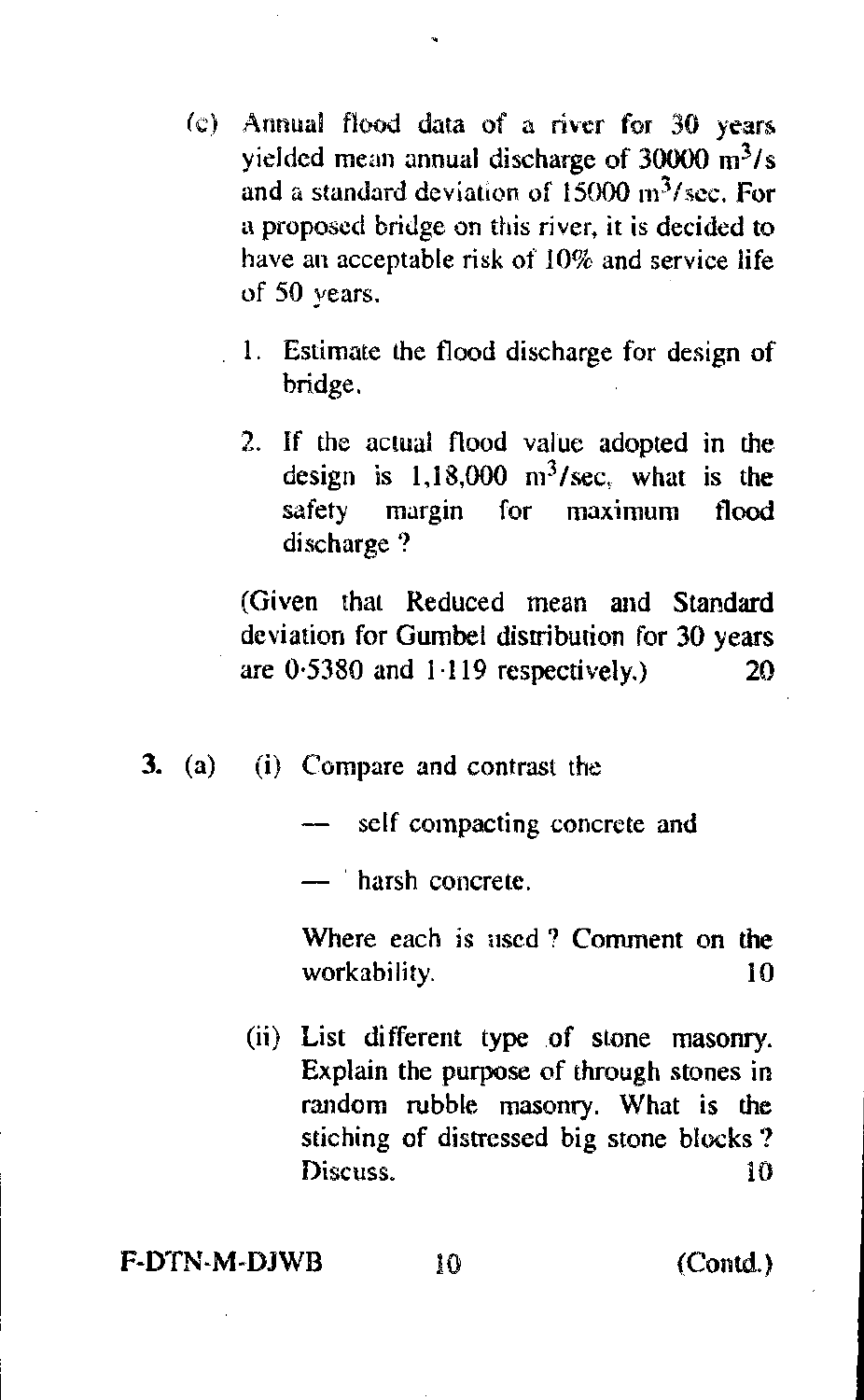- (ग) 30 वर्षों के बाढ़ आंकड़े यह दिलाते हैं कि एक नदी का औसत वार्षिक निस्सरण 30000 m $^3$ / $\mathrm{s}$  रहा है तथा मानक विचलन 15000 m<sup>3</sup>/sec रहा । इस नदी पर एक प्रस्तावित सेतु के लिए यह निर्णय किया गया क<mark>ि</mark> अनुमानित जोखिम 10% तथा 50 वर्ष का सेवाकाल हो :
	- 1. सेतु के अभिकल्पन बाढ़ निस्सरण का आकलन कीजिए ।
	- 2. यदि वास्तविक बाढ का मान अभिकल्पन में  $1.18,000$  m<sup>3</sup>/sec लिया गया हो तब अधिकतम बाढ़ निस्सरण के लिए सुरक्षा मारजिन क्या है ?

(न्यूनीकृत माध्य तथा मानक विचलन गुंबेल बंटन 30 साल के लिए क्रमशः 0.5380 और 1.119 है।) 20

3. (क) (i) तुलना तथा विसंगति बताइये

- स्वतः संघनी कंकीट तथा

— दृढ़ कंक्रीट।

प्रत्येक का प्रयोग कहाँ किया जाता है ? इनकी कार्यशीलता पर टिप्पणी कीजिए। 10

(ii) विभिन्न प्रकार की पत्थर चिनाई की सूची दीजिए। यादच्छिक अनगढ पत्थर चिनाई में पारगामी पत्थरों का क्या कार्य है ? अटपटे बड़े पत्थरों की जुड़ाई क्या होती है ? व्याख्या कीजिए।  $10$ 

F-DTN-M-DJWB

11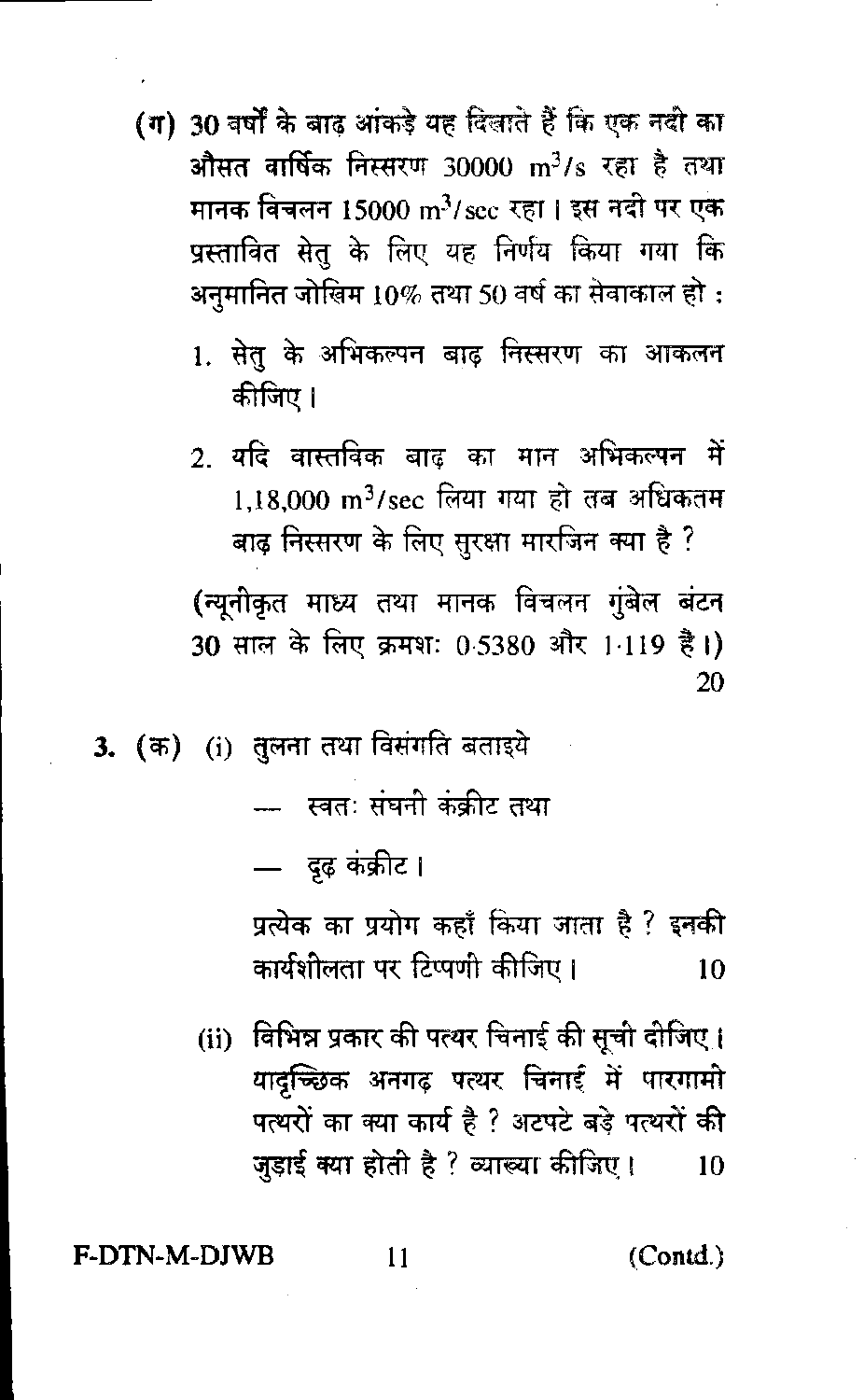(b) (i) The following data is given for two power shovels. Identify the proper choice. 10

> Interest rate 10%. A  $\boldsymbol{B}$  $\overline{\tau}$  lacs  $\overline{\tau}$  lacs Initial cost  $2.5$   $3.0$ Annual costs 0.5 0.3 Salvage  $\cdot 25$   $\cdot 5$ Useful life 5 years 5 years Annual quality gain  $\frac{1}{2}$  Nil  $\frac{1}{2}$

- (ii) Explain and differentiate between unit hydrograph (UH) and Instantaneous unit hydrograph. Also explain the computational steps for deriving 2h UH from a 6h UH. 10
- (c) What are the conditions based on which the effective length of the spillway is decided ? What are the various methods adopted in energy dissipation below a spillway ? Explain the most suitable energy dissipation arrangements that you would recommend for each of the following conditions.
	- (i) When Jump Height Curve (JHC) is always above Tail Water Curve (TWC).
	- (ii) When JHC and TWC nearly coincide, and
	- (iii) When  $JHC$  is always below TWC. 20

F-DTN-M-DJWB 12 (Contd.)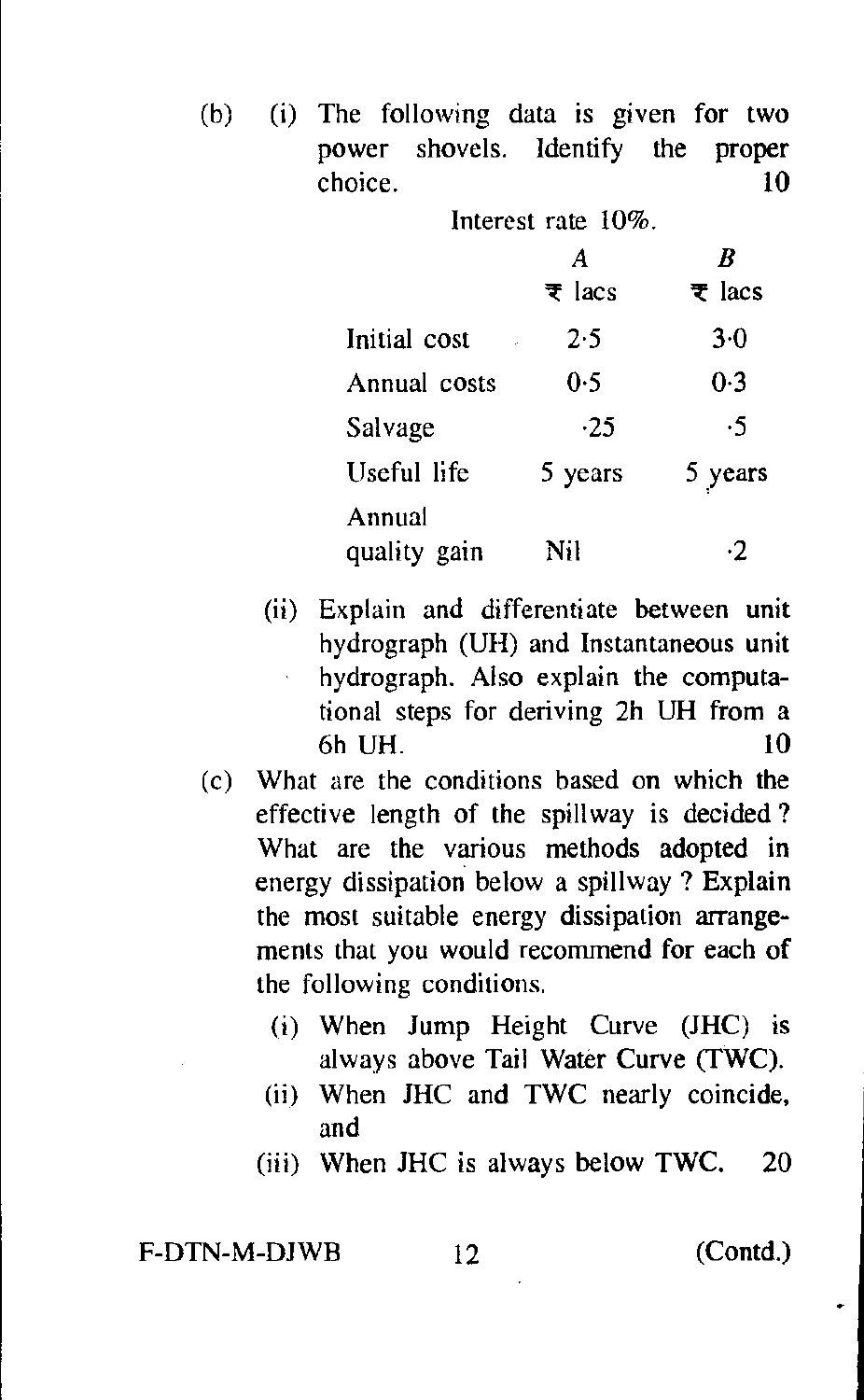(ख) (i) दो शक्ति चालित बेलचों के लिए निम्नलिखित आंकड़े दिए गए हैं। उपयुक्त चयन को दर्शाइए। 10

|              | व्याज दर 10% है  |          |
|--------------|------------------|----------|
|              | А                | . B      |
|              | <del>र</del> लाख | ₹ लाख    |
| आंरभिक लागत  | 25               | $3-0$    |
| वार्षिक लागत | 0.5              | 0.3      |
| निस्तारण     | $-25$            | ۰5       |
| लाभप्रद आयु  | 5 वर्षों         | 5 वर्षों |
| वार्षिक      |                  |          |
| गुणतालब्धि   | शून्य            | -2       |

- (ii) स्पष्ट कीजिए तथा भेद दर्शाइये निम्नांकितों में
	- (i) एकांक हाइड़ोग्राफ़ (UH) तथा
	- (ii) तात्क्षणिक हाइड्रोग्राफ

एक 2h UH से 6h UH को व्युत्पन्न करने के लिए संगणनात्मक पदों को स्पष्ट कीजिए। 10

- (ग) वे कौन सी परिस्थितियाँ हैं जिनके आधार पर उत्प्लाव की लंबाई सुनिश्चित की जाती है ? उत्प्लाव के <mark>नीचे</mark> ऊर्जा विसर्जन की कौन सी विभिन्न विधियों को प्रयोग किया जाता है ? नीचे दी गई प्रत्येक परिस्थिति के लिए सबसे उपयुक्त कौन सी ऊर्जा विसर्जन विधि की अनुशंस<mark>ा</mark> करेंगे ?
	- (i) जब उच्छाल ऊँचाई वक्र (जे एच सी) हमेशा पुच्छ जल वक्र (टी डब्ल्यू सी) के ऊपर हो।
	- (ii) जब जे एच सी तथा टी डब्ल्यू सी लगभग संपाती हों. तथा

(iii) जब जे एच सी हमेशा टी डब्ल्यू सी के नीचे हो । 20

F-DTN-M-DJWB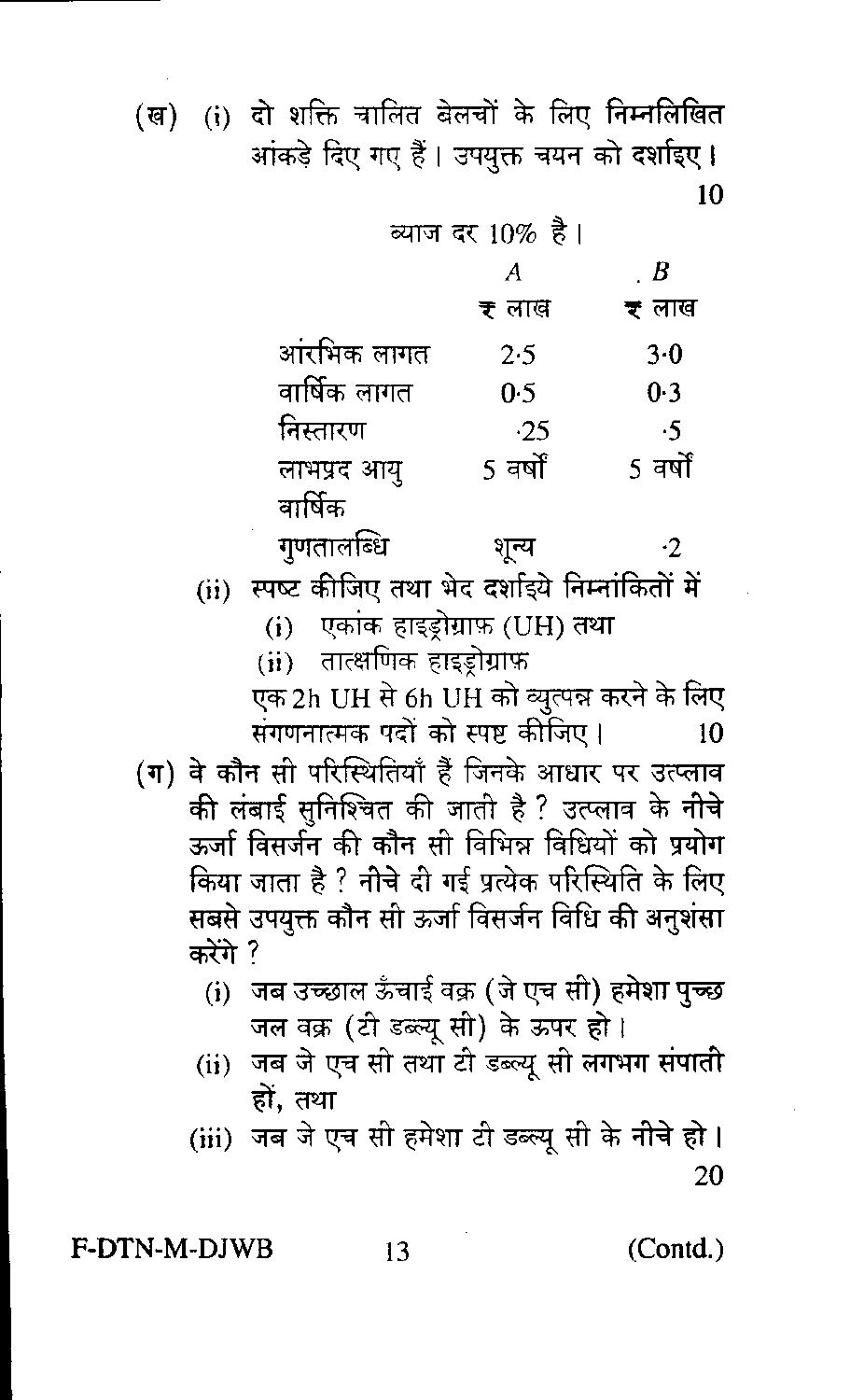- 4. (a) **(i) Sketch** a drag line and explain function of each part. 10
	- (ii) List the different ingredients of a brick making clay and function of each part. 10
	- (b) Which tests on timber are carried out, both along the grains and across the grains.

List the normal defects in timber with sketches. 10

- (ii) Explain briefly the functions, location (with/without sketch) and design considerations of the following :
	- (i) Undersluices
	- $(i)$  Fall  $10$
- (c) (i) What are the various causes of seepage and percolation losses from a canal ? 5
	- (ii) Explain the term "Hydraulically Efficient Channel Section". Prove that the most efficient trapezoidal section is one half of a regular Hexagon. 15

#### **Section 'B'**

- **S.** (a) Describe the Boussinesq approach of stress distribution for one layer theory and Burminster approach of stress distribution for two layer theory in a flexible pavement. 12
	- (b) List human factors governing road user behaviour. Discuss briefly.  $5+7=12$

## F-DTN-M-DJWB 14 (Contd.)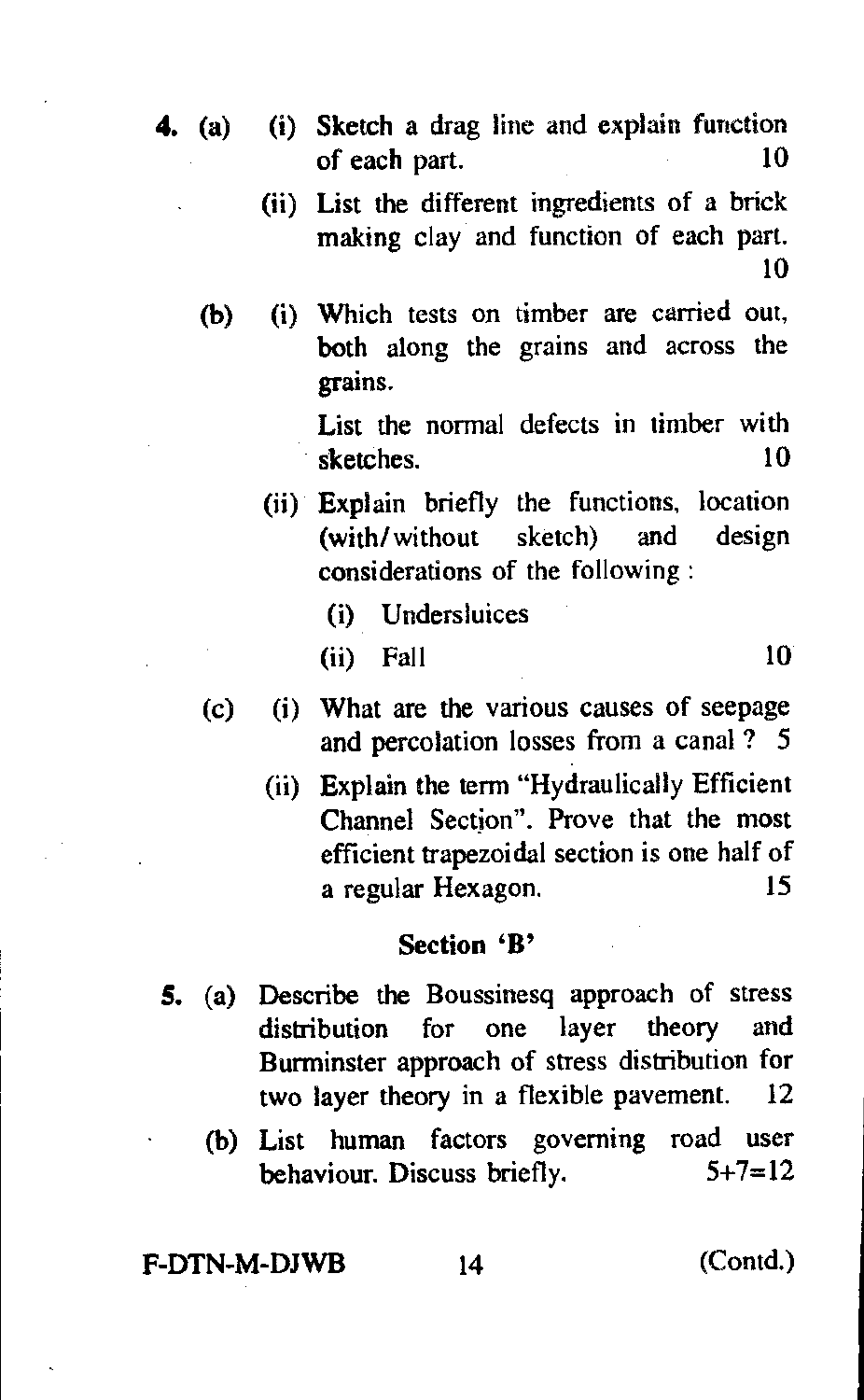4. (क) (i) एक कर्षण रेखा का चित्र बनाइए तथा इसके प्रत्येक भाग को स्पष्ट कीजिए । 10

> (ii) ईंट बनाने वाली मिट्टी के विभिन्न संघटकों की सूची बनाइए तथा प्रत्येक घटक का कार्य क्या है ? 10

- (ख) (i) प्रकाष्ठ के रेशों की दिशा में तथा उसकी अनुप्रस्थ दिशा में कौन से परीक्षण किए जाते हैं ? चित्र बनाकर प्रकाष्ठ के सामान्य दोषों की सूची बनाइए। 10
	- (ii) संक्षेप में निम्नलिखित के (चित्र सहित/बिन चित्र) कार्यों तथा अवस्थितियों एवं अभिकल्पन धारणाओं को स्पष्ट कीजिए:
		- अधोप्रवाहक  $(i)$
		- $(ii)$  आल
- (i) नहरों से रिसन तथा अंत:सवण से होने वाली कौन  $(\Pi)$ सी हानियाँ हैं ? 5
	- पद 'जलीय दक्ष वाहिका परिच्छेद" को स्पष्ट  $(ii)$ कीजिए। सिद्ध कीजिए कि सर्वाधिक दश समलंबाकारिक परिच्छेद सम षडभूजीय परिच्छेद का आधा होता है। 15

#### खंड 'ख'

5. (क) एक नम्य कुट्टिम में, प्रतिबल बंटन की बौशीनस्क की एक परत सिद्धांत की अवधारणा तथा बर्मिंस्टर की प्रतिबल बंटन की दो परत अवधारणा की व्याख्या कीजिए। 12

(ख) मार्ग उपयोजक के व्यवहार को नियंत्रित करने वाले मानवीय कारकों की सूची दीजिए। इसकी संक्षेप में व्याख्या कीजिए।  $5 + 7 = 12$ 

F-DTN-M-DJWB

15

 $(Cond.)$ 

10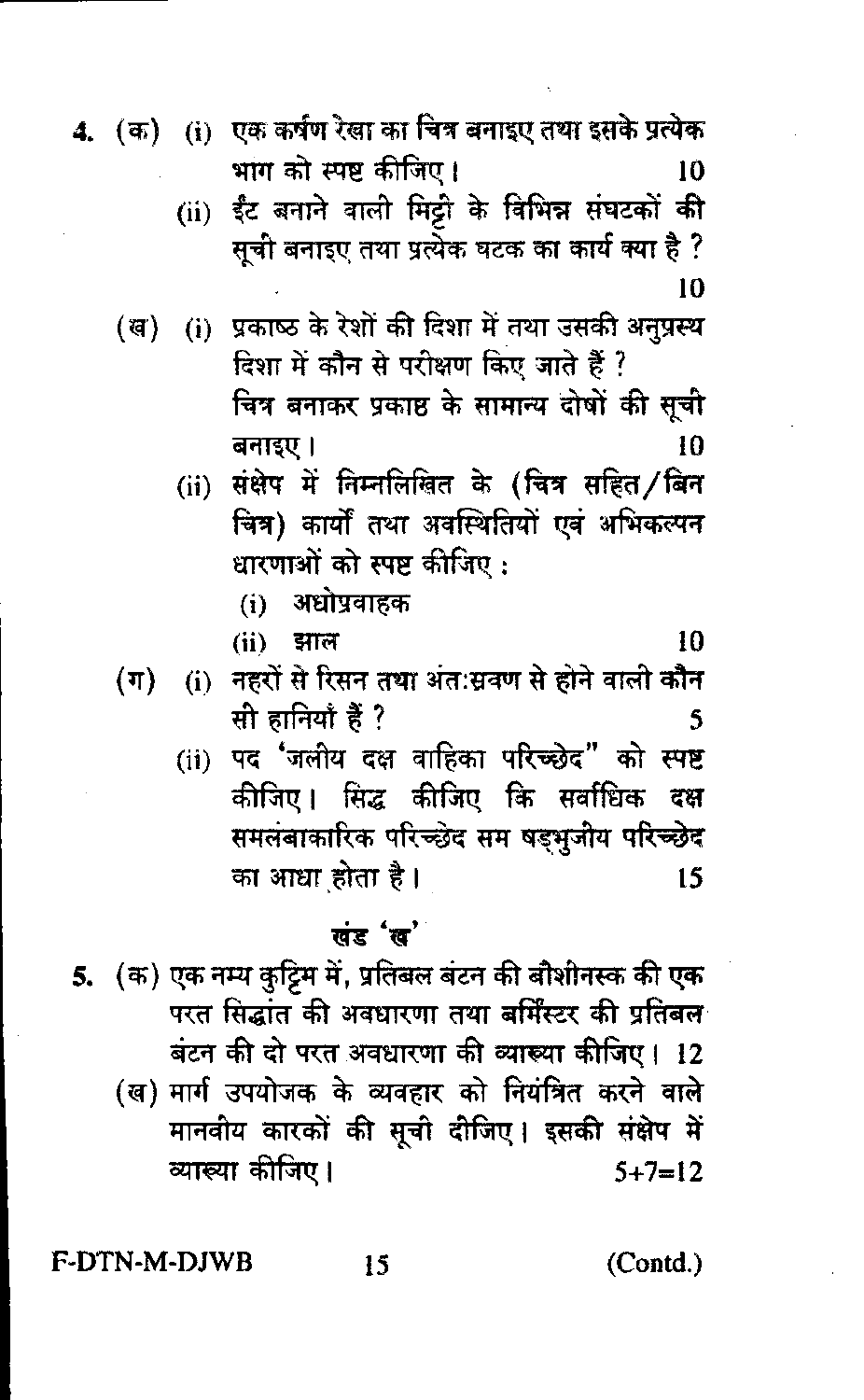(c) A fixed time 2-phase signal is to be provided at an intersection having a North-South and an East-West road where only straight ahead traffic is permitted. The design hour flows from various arms and the saturation flows for these arms are given in the following Table :

|                                       | North | South East |     | West 1    |
|---------------------------------------|-------|------------|-----|-----------|
| Design hour flow (q)<br>in PCU's/hour | 800   | `400       | 750 | 1000      |
| Saturation flow (s)<br>in PCU's/hour  | 2400  | 2000       |     | 3000 3000 |

Calculate the optimum cycle time and green times for the minimum overall delay. The inter-green time should he minimum necessary for efficient operation. The time lost per phase due to starting delay can be assumed to be 2 seconds. The value of amber period is 2 seconds. Sketch the timing diagram for each phase. 12

- (d) (i) Discuss any two methods for predicting population with their relative advantages and disadvantages. 6
	- (ii) What are waterborne diseases ? Also discuss their control measures. 6
- (e) (i) Explain breakpoint chlorination and super chlorination. 2

## F-DTN-M-DJWB 16 (Contd.)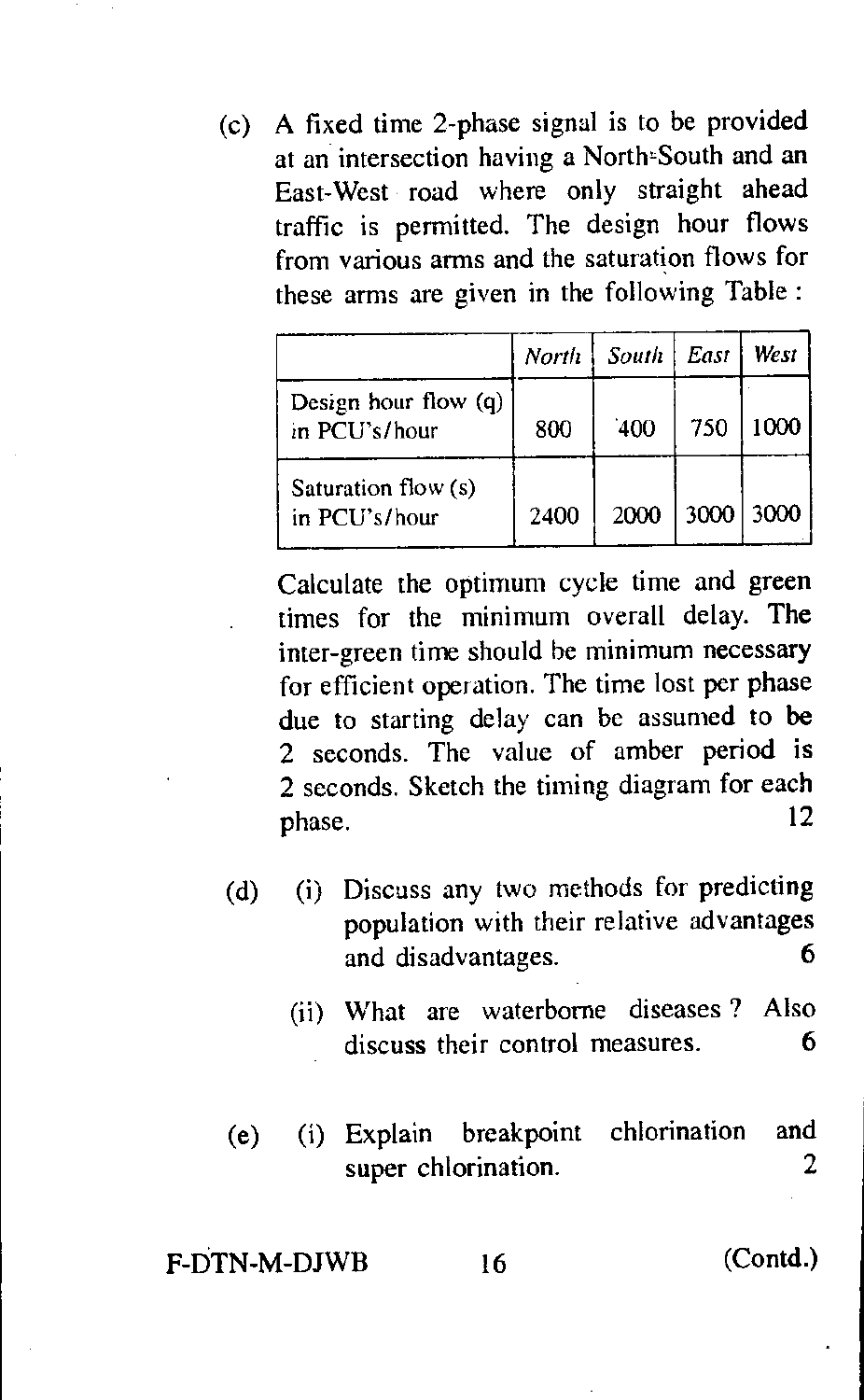(ग) किसी अंतश्छेद पर, जहाँ एक उत्तर-दक्षिण तथा पूर्व-पश्चिम सड़कें हैं तथा जब केवल सीधे आगे जाने वाला यातायत अनुमत हो, एक निश्चित समय वाला द्वि-कला सूचना संकेतक लगाया जाना है। अभिकल्पन घण्टा विभिन्न भुजाओं से चलता है तथा इन भुजाओं के लिए संतृप्तन आवागमन तालिका में दिया गया है :

|                                      | उत्तर | दक्षिण    | पर्व | ाश्चिम' |
|--------------------------------------|-------|-----------|------|---------|
| अभिकल्पन घंटा (q)<br>आवागमन PCU's/br | 800   | 400       | 750  | 1000    |
| सत्तूप्तन आवागमन (s)<br>PCU's/hr     | 2400  | 2000 3000 |      | 3000    |

न्यूनतम सर्वांग देरी के लिए, इष्टतम चक्र समय तथा हरे रग के समय का आकलन कीजिए। अंत:हरा समय दक्ष प्रचालन के लिए न्यूनतम होना चाहिए । आरंभन देरी के कारण प्रति कला समय हानि को 2 सेकड माना जा सकता है । नारंगी अवधि का मान 2 सेकंड है । प्रत्येक कला के लिए काल-आरेख का चित्र बनाइए ।  $12$ 

- (i) जनसंख्या पूर्वानुमान के लिए किन्हीं दो विधियों  $(\bar{q})$ की उनके लाभ-हानि सहित व्याख्या कीजिए। 6
	- (ii) जल से उत्पन्न होने वाली बीमारियाँ कौन सी है ? इनकी नियंत्रण विधियों की भी व्याख्या कीजिए। 6
- (i) विच्छेद बिंदु क्लोरीकरण तथा अतिक्लोरीकरण को  $(\overline{z})$ स्पष्ट कीजिए।  $\overline{2}$

(Contd.)

#### $17$

**F-DTN-M-DIWB**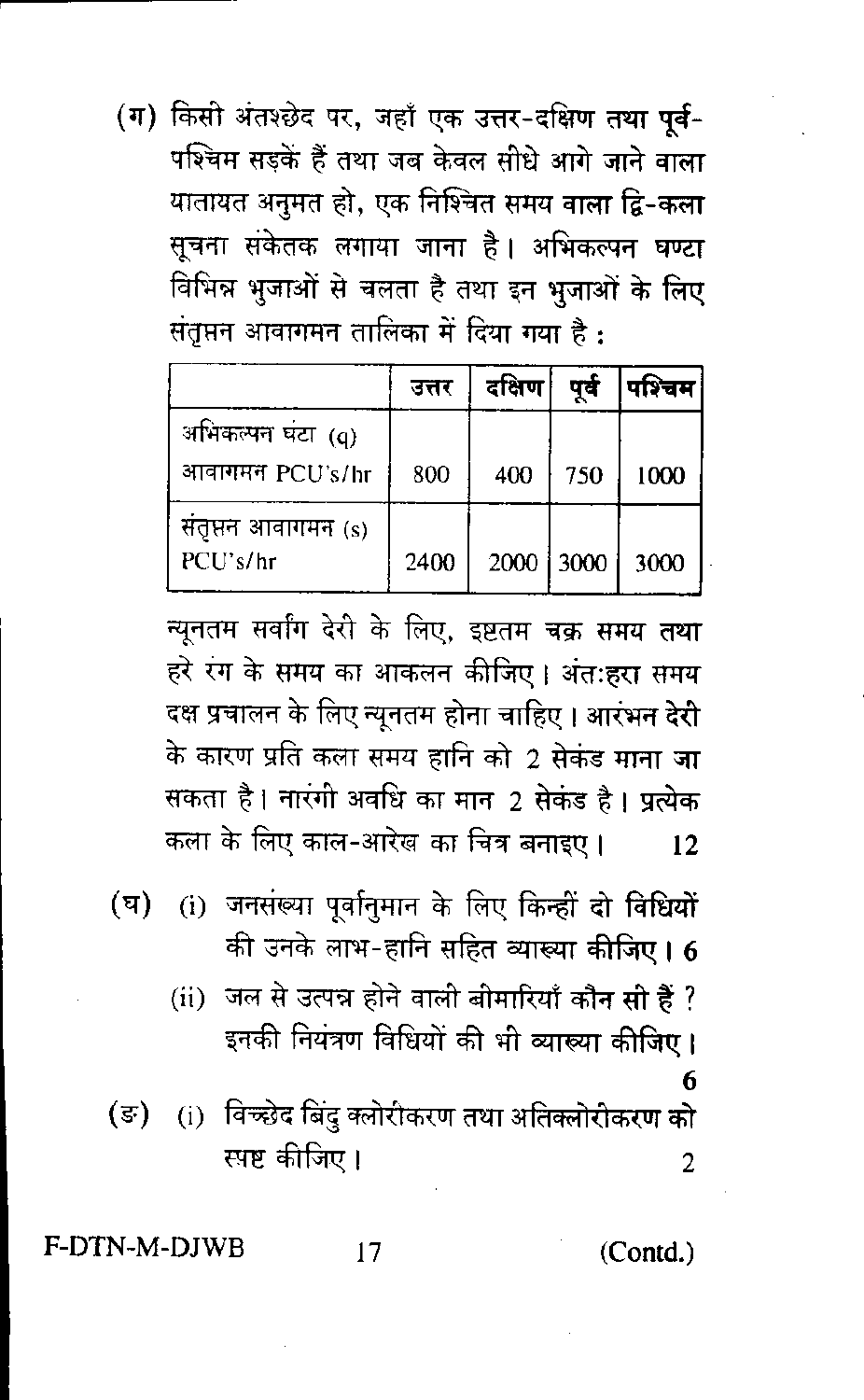- (ii) Determine amount of bleaching powder required annually in a water treatment plant treating 10 million litre per day of water if 0.2 ppm of chlorine dose is required. Available bleaching powder contains 30 per cent of available chlorine. 10
- **6.** (a) (i) Define probability density function (pdf) and cumulative density function (cdf). Draw pdf and cdf for a Normal Distribution.  $5+5=10$ 
	- (ii) Define Running speed, Time Mean speed and Space Mean speed. Explain method of measuring spot speed using Enoscope.  $4+6=10$
	- (b) (i) Explain different types of road signs with<br>examples and sketches  $\frac{12}{12}$ examples and sketches.
		- (ii) Explain sequential transportation<br>8 planning process.
	- (c) (i) Design the spacing and size of the dowel bars at an expansion joint of concrete pavement of thickness 20 em. Given the radius of relative stiffness of 90 cm, design wheel load 4000 kg, load capacity of dowel system is 40 per cent of design wheel load. Joint width is 3.0 cm and the permissible stress in shear, bending and the bearing stress in dowel bars are 1000, 1500 and 100 kg/cm<sup>2</sup> respectively. 10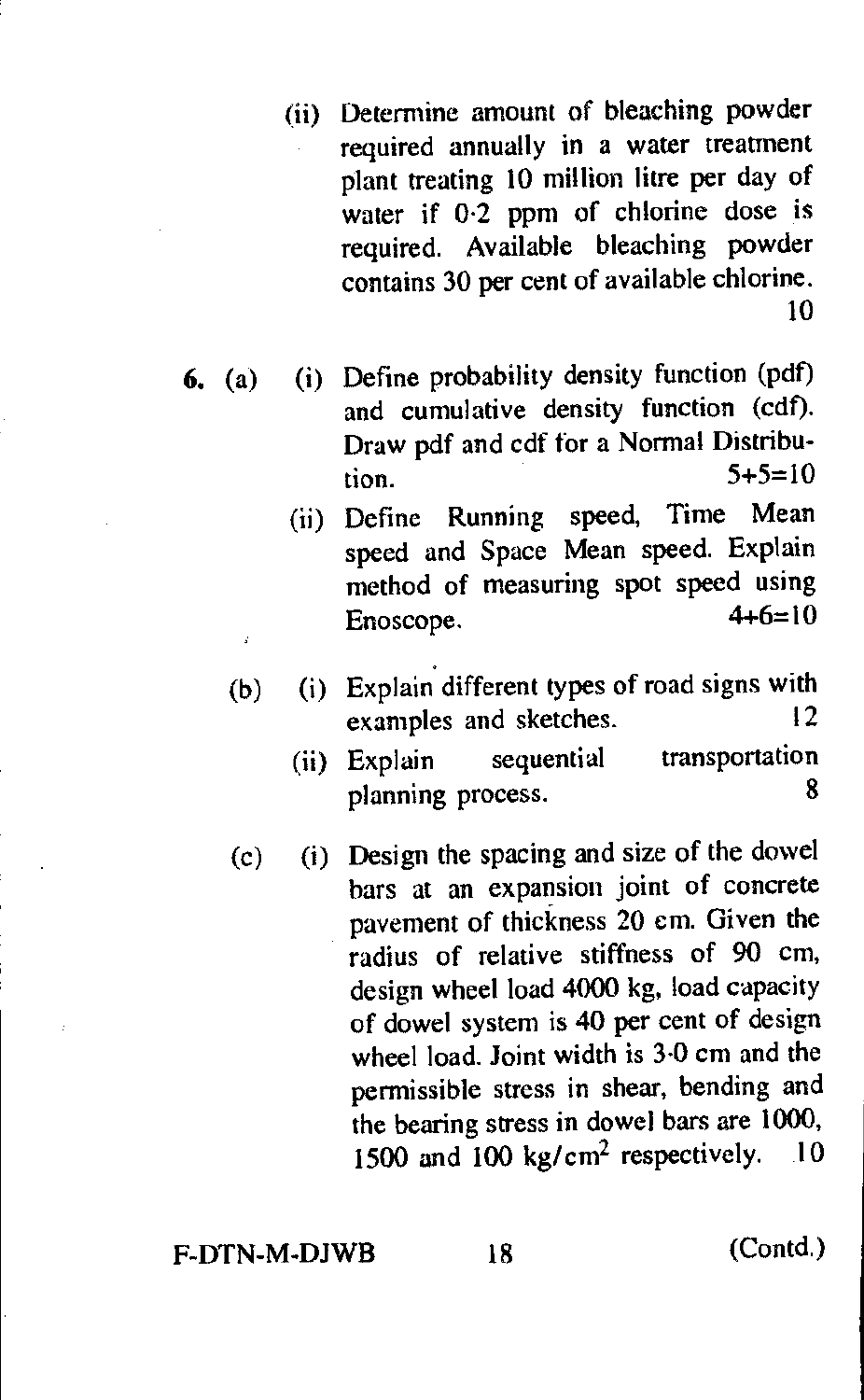(ii) एक जल शोधन प्लांट में. जो 10 मिलियन लिटर जल का प्रति दिन शोधन करता है, वार्षिक ब्लीचिंग पाउडर की कितनी मात्रा आवश्यक होगी, य**दि** 0.2 ppm क्लोरीन खुराक की आवश्यकता है। उपलब्ध ब्लीचिंग पाउडर में क्लोरीन 30% है। 10

- 6. (क) (i) प्रायिकता घनत्व फलन (पीडीएफ) तथा संचयी घनत्व फलन (सोडोएफ) को परिभाषित कीजिए । पीडीएफ तथा सीडीएफ के लिए प्रसामान्य बंटन खींचिए ।  $5+5=10$ 
	- (ii) परिभाषित कीजिए धावन चाल, कालमाध्य चाल तथा अंतराल माध्य चाल। इनोस्कोप के प्रयोग से स्थल चाल कैसे नापी जाती है ?  $4 + 6 = 10$
	- (i) विभिन्न प्रकार के मार्ग संकेतों को उदाहरण तथा  $(\overline{a})$ चित्रों द्वारा स्पष्ट कीजिए।  $12$ 
		- (ii) आनुक्रमिक परिवहन योजना विधि को स्पष्ट कीजिए । 8
	- $(\pi)$ (i) 20 cm मोटी कंक्रीट कुट्टिम के लिए प्रसार जोड़ पर डावेल पिन के अंतराल तथा साइज का अभिकल्पन कीजिए। आपेक्षिक दुर्नम्यता की त्रिज्या 90 cm. अभिकल्पन पहिया भार 4000 kg, डावेल तंत्र की भार क्षमता अभिकल्पन भार का 40% है; जोड़ चौड़ाई 3.0 cm तथा अनुमेय प्रतिबल अपरूपण, वंकन तथा डावेल छडों में आधारण प्रतिबल क्रमशः 1000, 1500 तथा 100 kg/cm<sup>2</sup> है। 10

**F-DTN-M-DIWR** 

19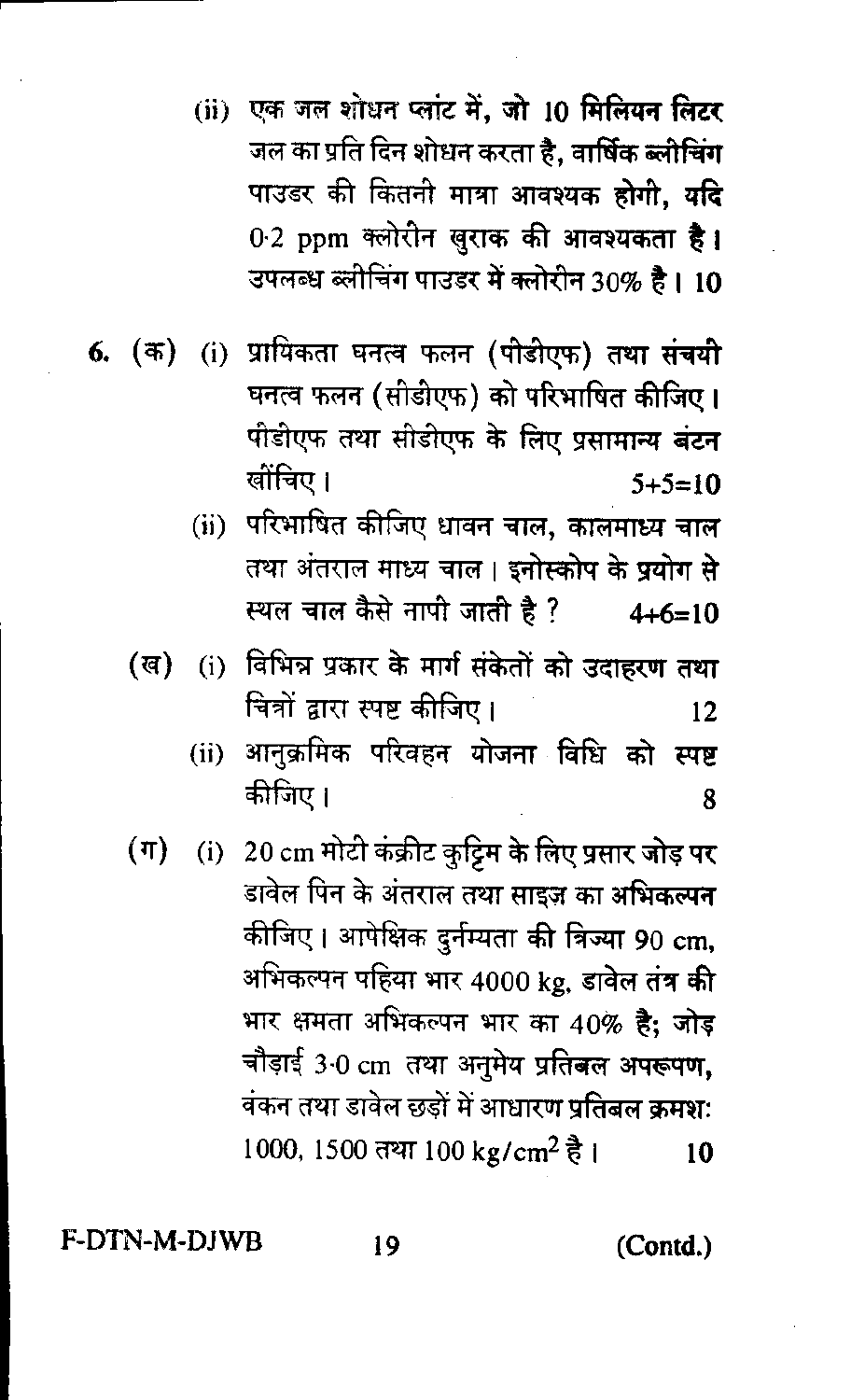- (ii) Design the length and spacing of tie bars given the pavement thickness is 20 cm and the width of the road is 7.0 m with one longitudinal joint. The unit weight of concrete is  $2400 \text{ kg/m}^3$ , the coefficient of friction is 1.5, allowable working tensile stress in steel is  $1750 \text{ kgm/cm}^2$ , and the bond stress of deformed bars is 24.6 kg/cm<sup>2</sup>. 10
- 7. (a) (i) Explain egg shaped sewer section with their relative advantages with circular section. 5
	- (ii) Design a sewer for a newly developed town having population of 50,000. The sewer is to be designed for 3 times of dry weather flow when running full. Also find velocity of flow. Available slope for the sewer to be laid is 1 in 700. Assume Manning's coefficient  $n = 0.01$ . 15
	- (b) (i) Explain significance of  $\frac{BOD}{600}$  ratio. How COD it helps in deciding type of treatment to be given to waste water. 5
		- (ii) A combined sewer system is serving 20,000 persons having BOD, 70 gm per capita and 50,000 litres industrial effluent per day having BOD 450 mg//. If average standard BOD of domestic sewage is 0.08 kg/day/person, find the population equivalent of sewage. 15

F-DTN-M-DJWB 20 (Contd.)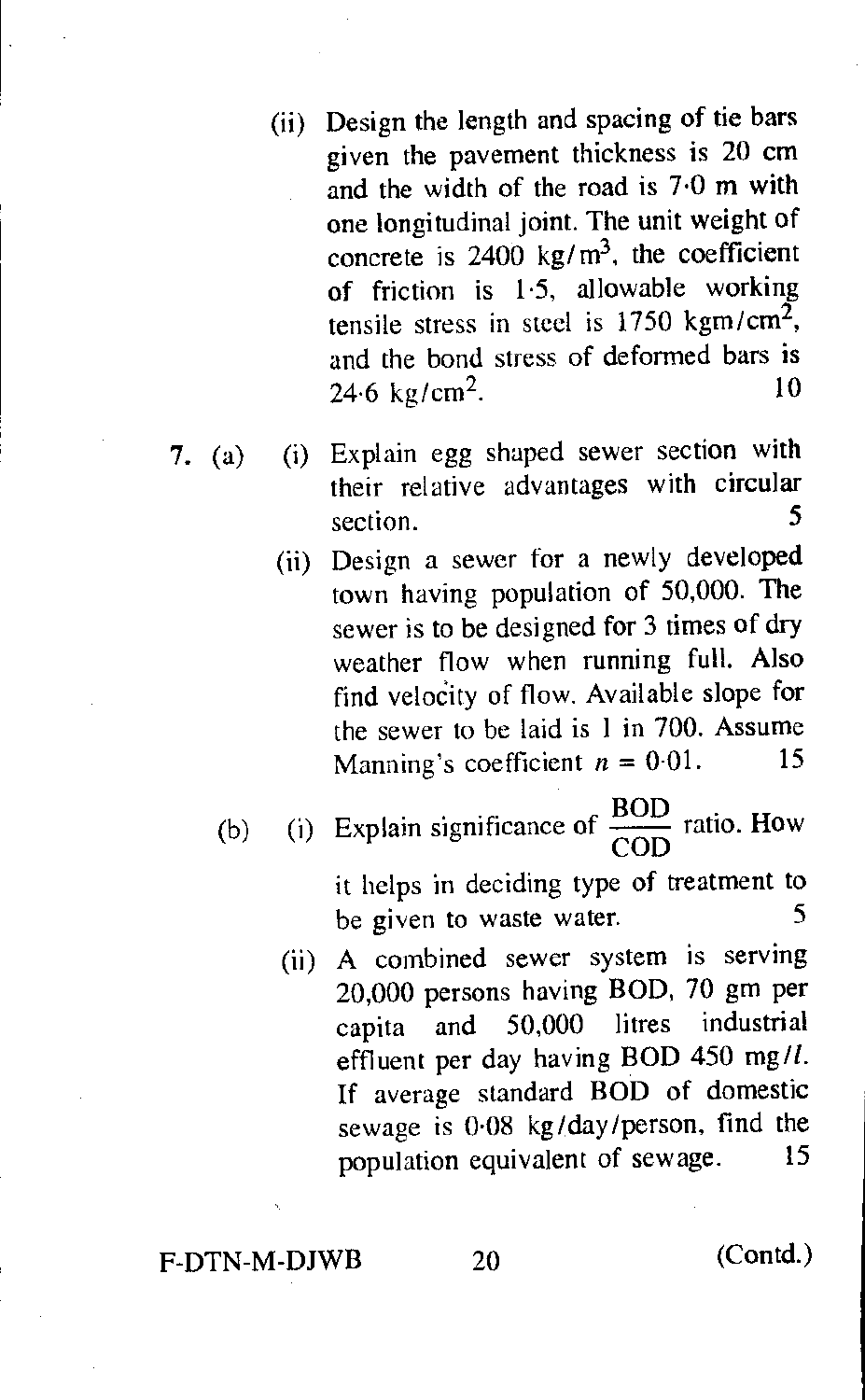- (ii) तननछड़ों की लंबाई तथा अंतराल का अभिकल्पन कीजिए जब यह दिया है कि कुट्टिम मोटाई 20 cm, मार्ग चौड़ाई 7.0 m तथा एक अनुदैर्घ्य जोड़ है। कंक्रीट का एकांक भार 2400 kg/m<sup>3</sup>, घर्षण गुणांक 1<sub>'</sub>5, इस्पात में अनुमेय तनन प्रति<mark>बल</mark>  $1750 \;{\rm km/cm^2}$  तथा विरूपित छड़ों का बंधक प्रतिबल 24.6 kg/cm<sup>2</sup> है । 10
- (i) अंडाकार मलक नल परिच्छेद के गोल परिच्छे<mark>द की</mark> 7. (क) अपेक्षा क्या लाभ हैं. स्पष्ट रूप से समझाइए। 5
	- (ii) एक लगभग विकसित नगर के लिए जिसकी जनसंख्या 50,000 है मलक नल का अभिकल्पन कीजिए। मलक नल के पूरे भरे हुए <mark>बहाव होने</mark> पर इसको शुष्क मौसम के तीन गुने प्रवाह के लिए अभिकल्पन किया जाना है। मलक <mark>नल को</mark> स्थापित करने की प्रवणता । : 700 है । मैनिंग गुणांक  $n = 0.01$  मान लीजिए । 15
	- \_बीओडी<br>सीओडी अनुपात को स्पष्ट कीजिए । अपशिष्ट जल (ल)  $(i)$ का प्रशोधन किस प्रकार किया जाय, यह अनुपात कैसे सहायक होता है ? 5
		- (ii) एक संयुक्त मलक नल तंत्र 20,000 व्यक्तियों, जिनका प्रति व्यक्ति बीओडी 70 gm है तथा 50,000 औद्योगिक बहिःसाव जिसका बीओडी 450 mg/l है, के लिए सेवा देता है। यदि घरेलू मलक का औसत मानक बीओडी 0·08 kg / दिन / व्यक्ति है, तब मलक नल का जनसंख्या तुल्यांक ज्ञात कीजिए ।  $15$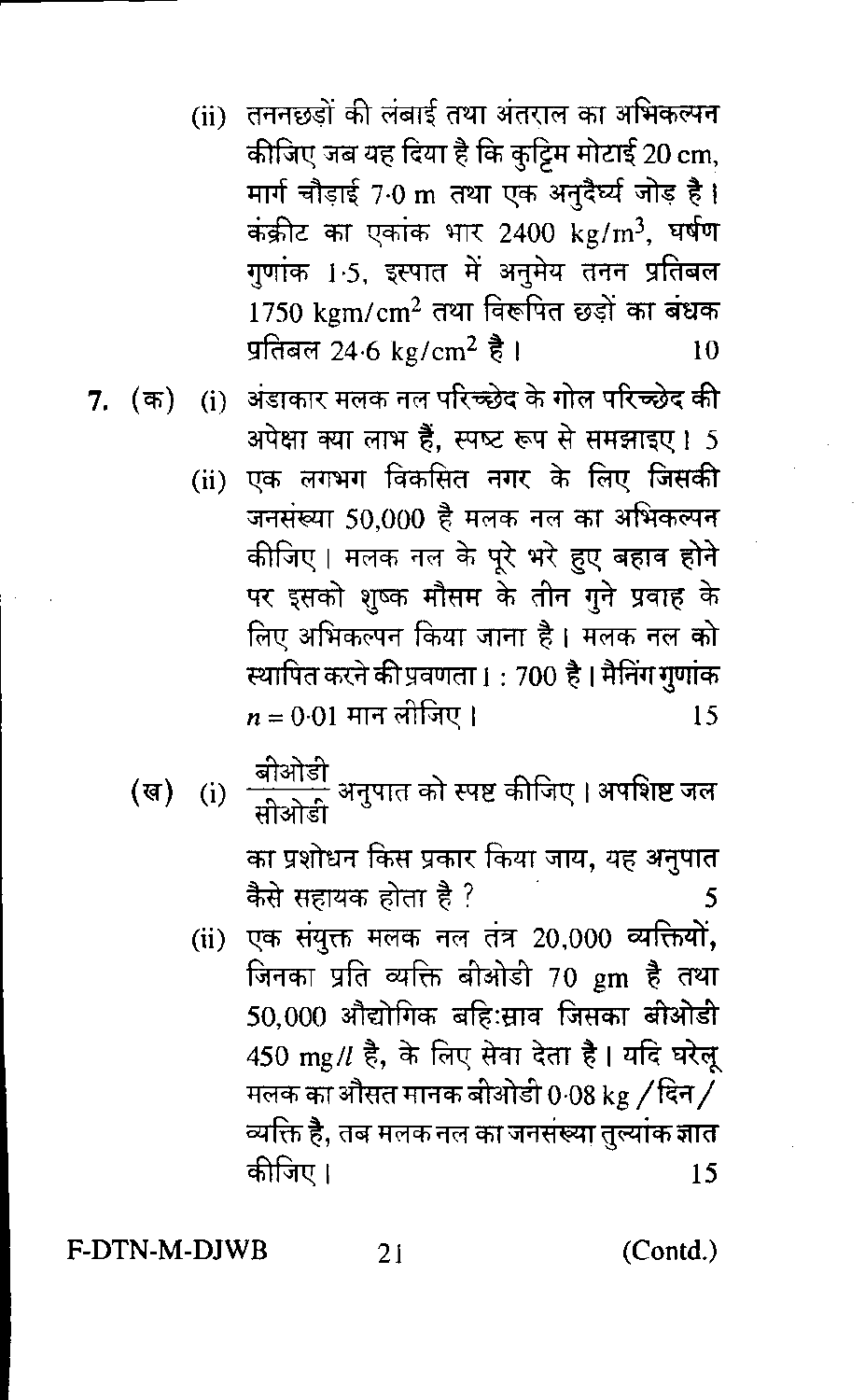- (c) (i) Explain working of skimming tanks for removing oil and grease. 5
	- (ii) What are stabilisation ponds ? Design an oxidation pond for treating sewage from a town having population of 15,000. Sewage contribution per capita per day is 120  $l$  and BODs 200 mg/l. The town is located in hot climate. 15
- 8. (a) (i) Write short notes on cant deficiency and negative superelevation in Railway track. 8
	- (ii) The rulling gradient has been fixed as 1 in 250 on a section of a B.G. track. What should be compensated gradient when 500 m radius horizontal curve is also to be introduced on a rulling gradient ? 8
	- (iii) Explain road camber and its necessity. Which road surface would need sleeper cross slope — concrete or bituminous ? 4
	- (b) (i) Explain the terms garbage and rubbish. How these are different than ashes ? 5
		- (ii) Discuss composting for disposal of solid wastes. Also explain methods adopted for composting in rural areas in India. 15
	- (c) (i) Discuss the status of monitoring and control of air pollution in India. 10
		- (ii) What are the sources of particulate matter in the environment ? Discuss the control of particulate matters in Industries. 10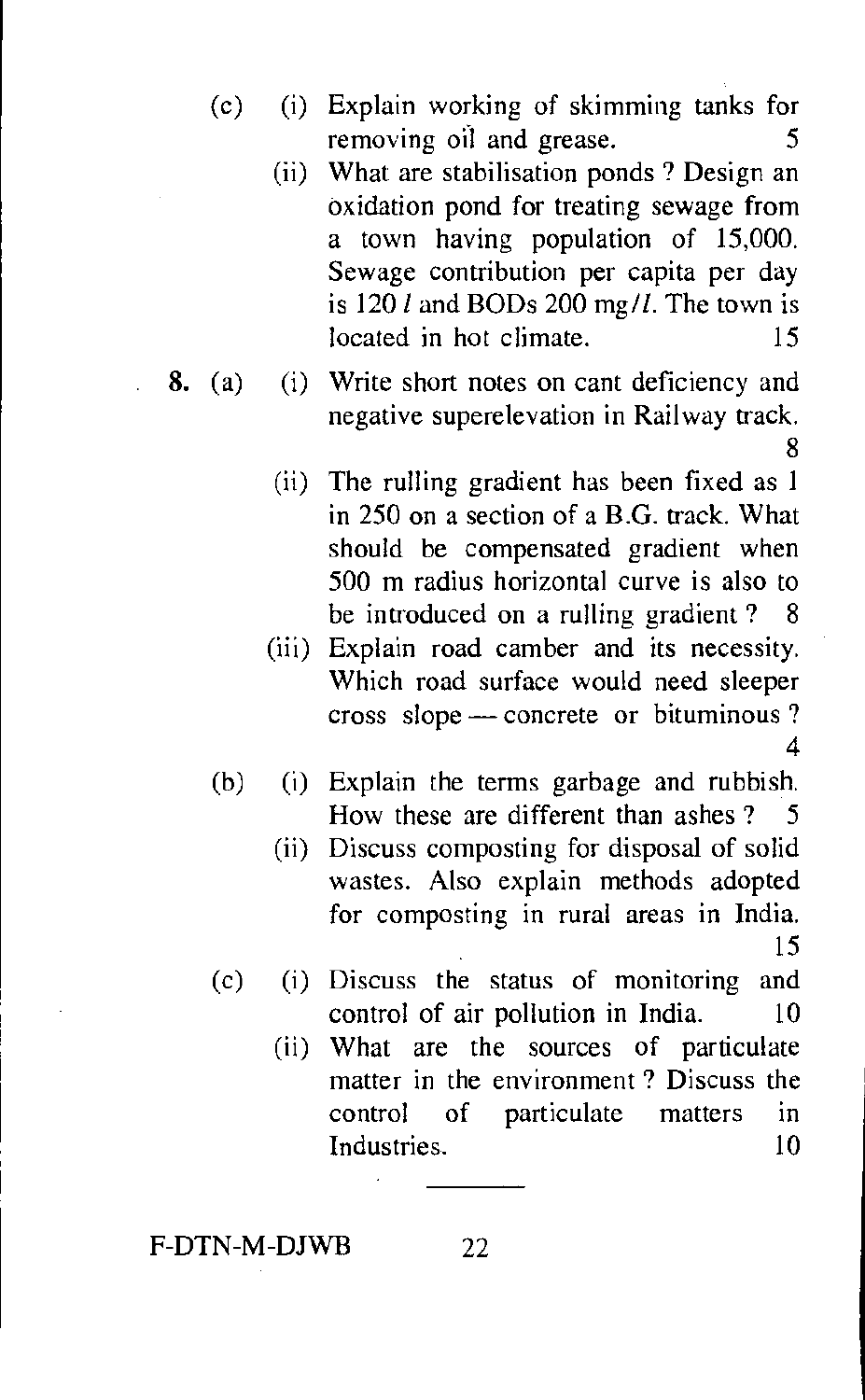- (i) तेल तथा ग्रीस निकालने के लिए मथनक टंकी की  $(\pi)$ कार्यविधि स्पष्ट कीजिए । 5
	- (ii) स्थायी कारक कुंड क्या होते हैं ? एक नगर के लिए, जिसकी जनसंख्या 15,000 है तथा प्रति व्यक्ति प्रतिदिन मलक नल 1201 तथा बीओडी 200 mg/l हो, एक मलक नल प्रशोधक आक्सीकारक कुंड का अभिकल्पन कीजिए । नगर में मौसम गर्म बना रहता है। 15
- (i) रेल मार्गों में कैंट की कमी तथा नेगेटिव बाह्योत्थान 8. (क) पर संक्षिप्त टिप्पणी लिखिए।
	- बी जी मार्ग पर एक खंड में रुलिंग प्रवणता 1 में  $(ii)$ 250 निश्चित की गई है । जब रुलिंग प्रवणता पर 500 m अर्धव्यास का क्षैतिज वक्र भी विद्यमान हो. तब प्रतिकारी प्रवणता क्या होनी चाहिए ?
	- (iii) मार्ग कैम्बर तथा उसकी आवश्यकता को स्पष्ट कीजिए । किस प्रकार की मार्ग सतह में स्लीपर अनुप्रस्थ ढलान की आवश्यकता होगी, कंक्रीट अथवा बिट्सिनी ?
	- (i) पदों कचरा और रबिश को स्पष्ट कीजिए । ये राख (ख) से कैसे भिन्न हैं ? 5
		- ठोस अपशिष्टों के निस्तारण हेतु कंपोस्टन को स्पष्ट  $(ii)$ कीजिए। भारत के ग्रामीण क्षेत्रों में कंपोस्टन की विधियों को स्पष्ट कीजिए। 15
	- (i) भारत में वायु प्रदूषण के मॉनीटर करने तथा  $(\textcolor{blue}{\P})$ नियंत्रण की क्या स्थिति है ? 10
		- पर्यावरण में कणिका द्रव्यों के स्रोत क्या हैं ?  $(ii)$ उद्योगों में कणिका द्रव्यों के नियंत्रण की व्याख्या कीजिए । 10

23